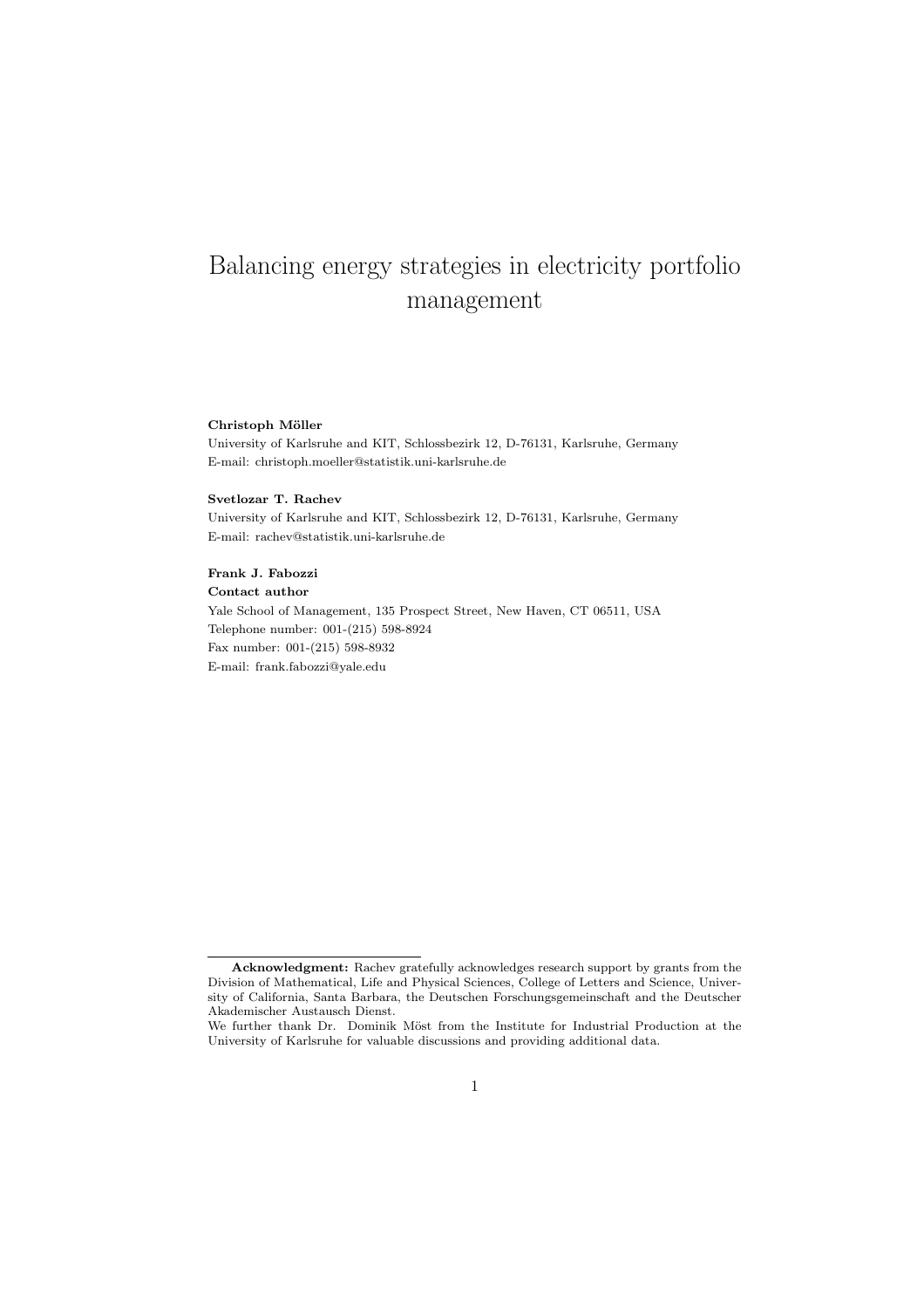# Abstract

Traditional management of electricity portfolios is focused on the day-ahead market and futures of longer maturity. Market participants use these markets to trade any excess production or consumption in their portfolio and balance their total position. Within limits, market participants can also resort to the balancing energy market to close their positions. The energy transactions on the balancing energy market can be separated into fluctuations caused by unpredictable events and strategic positions. In this paper, we determine strategic positions and identify corresponding economic incentives in an analysis of the German balancing energy demand. The strategies discussed contribute to an effective functioning of the electricity market.

Key words: electricity market design, balancing energy, strategic behavior, interchangeable marketplaces, electricity portfolio management JEL: Q41, Q47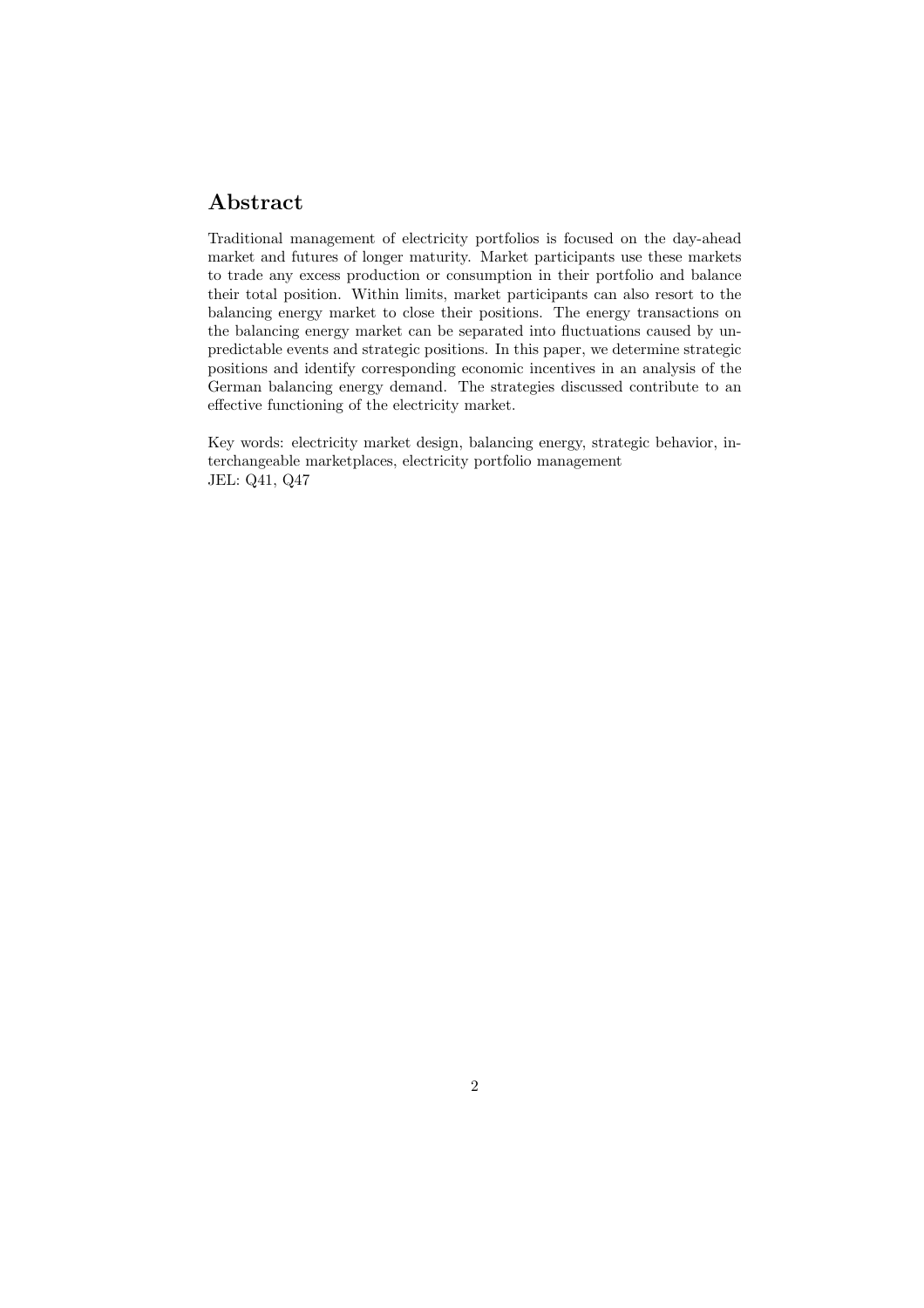# 1 Introduction

In the late 20th century, electricity markets were liberalized across the world. Since this restructuring, integrated companies have separated into specialized individual market participants and additional players have entered the market. All these players face not only the risk of a highly volatile energy market, but also the inner-market risk of the electricity market. Naturally, market participants want to actively trade and hedge this risk.

Alongside with traditional bilateral contracts, electricity exchange-traded contracts have emerged as instruments for these inner-market trades. Among these contracts the day-ahead futures contract is the principal instrument. This futures contract offers the shortest delivery period — often one hour — and serves as the reference price for longer-dated futures contracts. For this reason, the day-ahead futures contract is sometimes referred to as the spot contract. The properties of the day-ahead market and the market for futures written on day-ahead contracts are analyzed using various modeling approaches see, for example, (Geman and Roncoroni, 2006; Trück et al., 2007; Römisch and Wegner-Specht, 2005). In addition, the interdependence of the day-ahead market and the futures market is investigated see, for example, (Bessembinder and Lemmon, 2002; de Jong and Huisman, 2002).

The market for electricity consumption and delivery requires a marketplace for ancillary services so that blackouts may be avoided. The capacity reserve market is one such marketplace. Capacity reserve is provided by installations such as power stations or factories. The capacity of these installations can be traded on the electricity exchange as well as on the capacity reserve market. Thus, the day-ahead market and the capacity reserve market are interchangeable marketplaces for trading this capacity. It is recognized that the competition between these two marketplaces should be taken into account in formulating optimal bidding strategies in both trading forums see (Weigt and Riedel, 2007; Simoglou and Bakirtzis, 2008). In this paper, we extend this notion of interchangeable marketplaces to another ancillary services market, the *balancing* energy market.

The market design of the balancing energy market is a crucial component of electricity markets as it mediates between the liberalized futures- and day-ahead markets, and the natural monopoly of the grid and its operation see (ETSO, 2007). Nonetheless, the interplay of the balancing energy market with other marketplaces and the economic incentives that govern it have received little attention. This interplay is controversial. It has been argued that any use of the balancing energy market, apart from the settlement of imbalances caused by unpredictable events, might endanger system operation by adding the uncertainty of market participants' strategic positions. As a consequence the balancing energy market is reduced to a marketplace with a single focus on secure system operation and blackout prevention see (Belmans et al., 2009; ERGEG, 2006).

In the context of interchangeable marketplaces, we focus on two aspects of the balancing energy market. We first look at the balancing energy market as an alternative marketplace for reserve capacity. It offers market access to a wider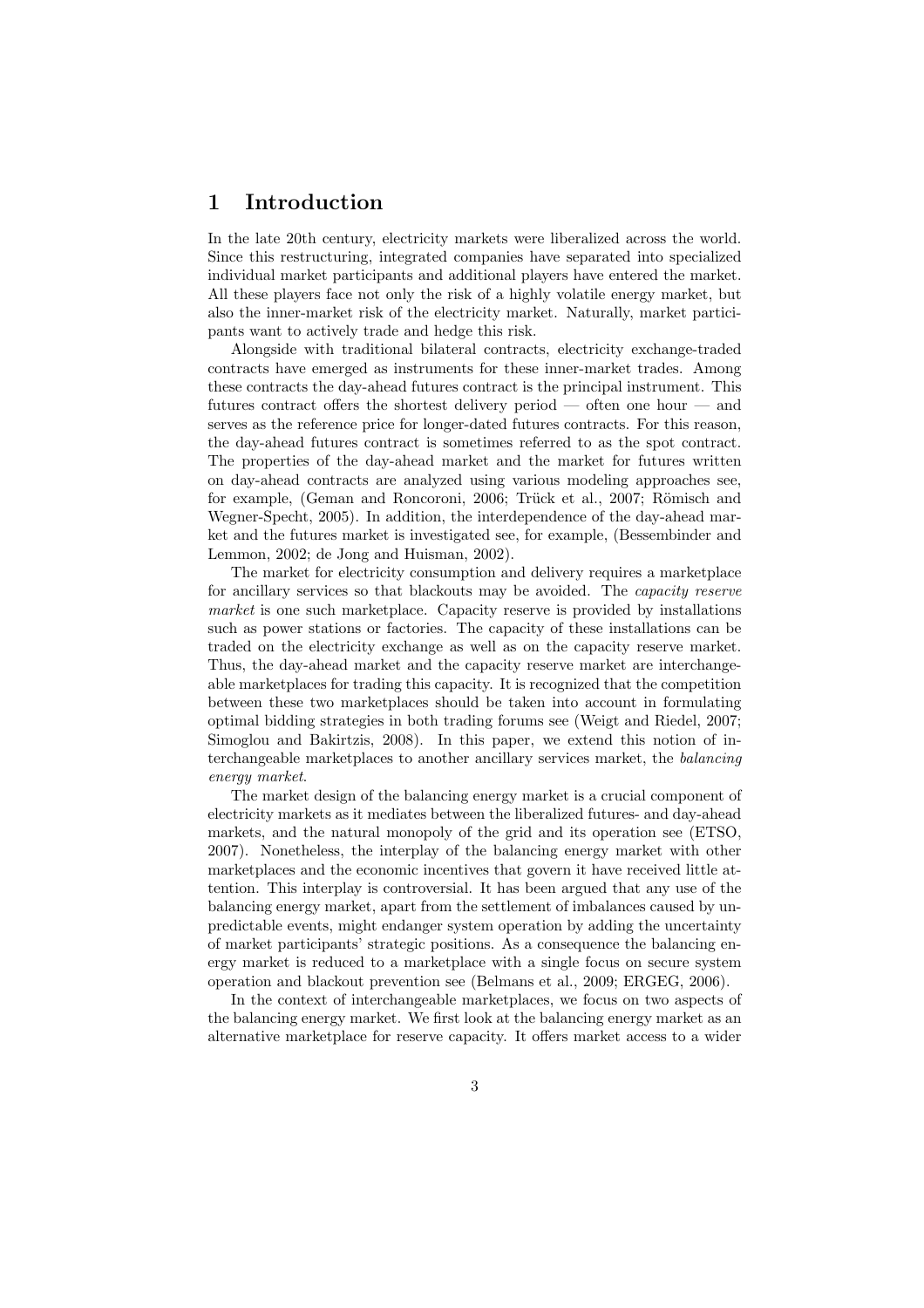and technically less demanding range of installations such as power stations or factories. Second, we investigate the balancing energy market as an alternative marketplace for electricity consumption and delivery. Because the balancing energy market is less responsive to short-lived events, it has the potential to dampen the effects of electricity price spikes on the electricity portfolio of market participants.

In view of the stated objective of increasing renewable generation in the future see (EU, 2008; U.S.Congress, 2009), these two aspects of the balancing energy market are becoming increasingly important. Often, renewables have a weather-dependent availability resulting in supply shocks. An efficient balancing energy market helps to tap the full reserve capacity potential in the market to cope with these shocks. Moreover, it mitigates the impact of these shocks on electricity prices.

In this paper, we provide evidence of the balancing energy market being utilized as an alternative market for both the electricity exchange and reserve capacity in Germany. The German market is chosen for this analysis due to the combination of its market design and generation stock. With its wind power market share of 15% and a clear incentive for active positions in the balancing energy market, Germany provides a suitable setting to observe the two aspects of the market described earlier.

The paper is organized as follows. Section 2 provides a brief review of balancing energy settlement schemes, followed by a description of the German market design and the motivation for the chosen setting in Section 3. Section 4 describes the data and introduces the proposed modeling approach. A quarterhourly pattern is analyzed in Section 5. Section 6 focuses on an hourly pattern, and the interdependence with the day-ahead market. At the same time, we look at the incentive structure leading to the observed patterns at these two timeframes. Additionally, we look at incentives for positions in the balancing energy market persistent over longer periods of time in Section 7. Section 8 summarizes our results and their implications.

# 2 Balancing energy review

Electricity is a practically non-storable commodity. Therefore, supply and demand have to be in exact equilibrium at all times. As a last resort a blackout (i.e., a static zero equilibrium) will follow should a dynamic equilibrium not be maintained within set boundaries. The equilibrium is monitored and maintained by the transmission system operator (TSO) in a certain control area. Everyone connected to the grid within this control area is required to provide the TSO with a forecast of feed-ins and withdrawals. Several market participants may pool this responsibility and form a balancing responsible party (BRP). BRPs are urged to trade any excess feed-in or withdrawals and provide a balanced forecast, so the task of maintaining the equilibrium reduces to balancing any unforeseen changes to the sum over all scheduled forecasts of all BRPs. How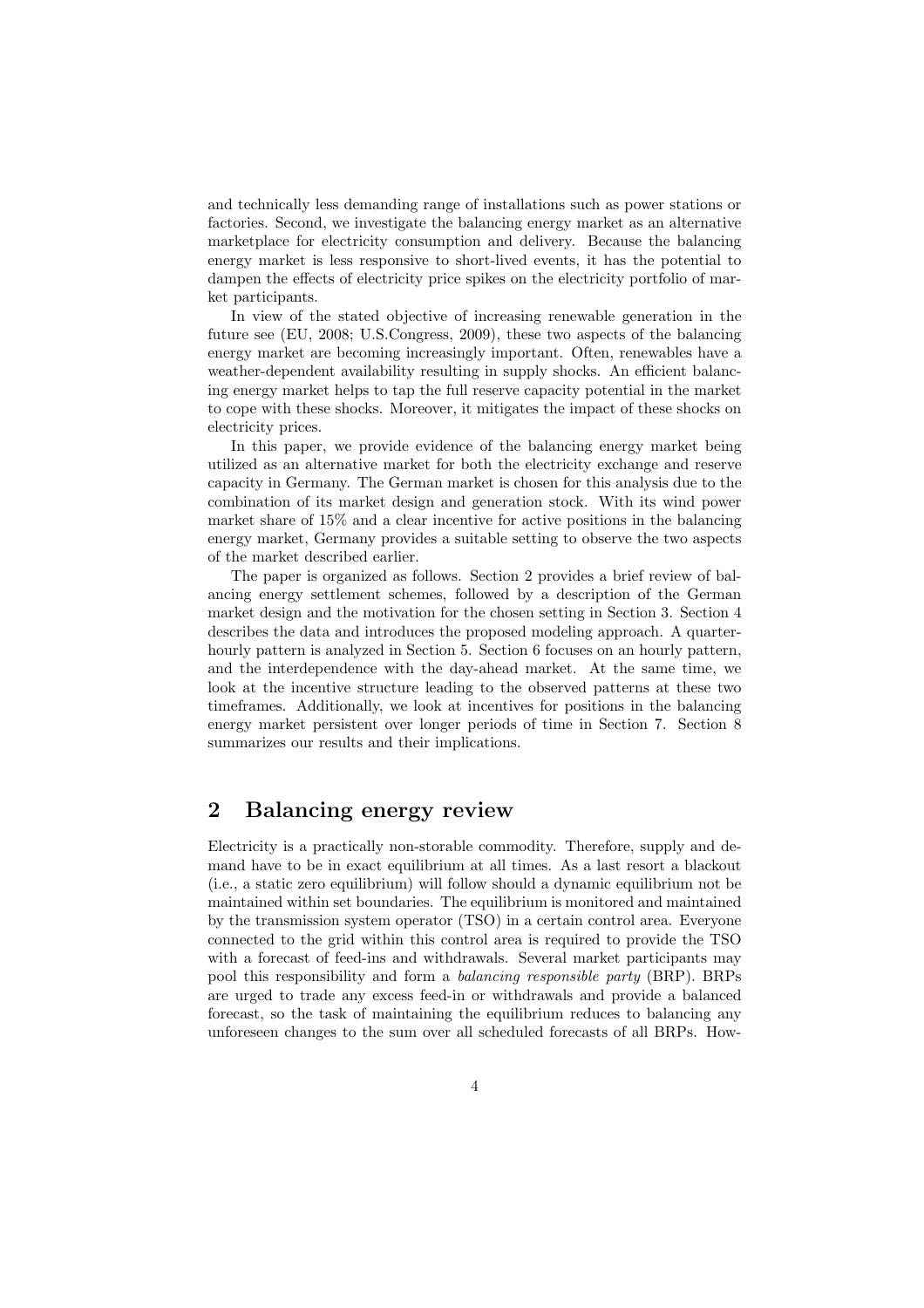ever, a BRP can always provide a balanced forecast by concealing excess feed-ins or withdrawals. This is an important point we will take up later.

In a liberalized market setting, the TSO will resort to up- and down-regulation bids to maintain balance. Activating an up-regulation bid will feed-in additional electricity into the network, while activating a down-regulation bid will withdraw electrical energy from the network. These bids are contracted by the TSO prior to the real-time balancing on the capacity reserve market, and can be provided by an altered operating state of both electricity producing and consuming installations. The TSO imposes pre-qualification standards of reliability and response time for these bids, so activated bids are reliable. These technical standards restrict market access to the capacity reserve market. Furthermore, reserve capacity is subdivided into three categories along a grading of these standards. Primary reserve provides an immediate and automated response to disturbances and therefore has to have the shortest response time. Secondary reserve and tertiary reserve serve as a back-up reserve to release the limited and expensive primary reserve after disturbance lasting for some time. In this way an adequate primary reserve capacity is secured at all times. This sketch of the balancing mechanism suffices in the context of this paper. For a more detailed description and alternative arrangements see (EU, 2005).

The service of balancing incurs costs which have to be borne by market participants. Some of these costs — mainly the cost of primary reserve — are socialized in grid tariffs.

The cost of lasting disturbances — primarily the cost of secondary and tertiary reserves — should be attributed to the originator, however. That is, a BRP consuming electricity in excess of its forecast should pay for this energy, while a BRP providing the network with electricity relative to its forecast should be compensated. Therefore, every BRP's deviation from its scheduled forecast is metered over certain settlement periods, and will be settled with the TSO. This energy is called balancing energy. In this paper, the deviation is defined as the difference between the actual load and the forecasted load. Accordingly, we will use the following sign convention in this paper: a positive sign means an undersupply and a negative sign means an oversupply. It is important to note that an individual BRP might deviate with opposite sign to the control area's net deviation (i.e., aid network stability with its deviation). However, this aid of network stability can be viewed as an incidental. From this point of view, it is dubious to have a BRP benefit from causing a disturbance that might as well have had an adverse effect on network stability.

Corresponding to this point of view and the possibly stabilizing effect of deviations, two general settlement schemes for balancing energy have emerged. These schemes are the single-price system that emphasizes the possibly stabilizing effect of a BRP's disturbance, and the dual-price system that emphasizes the general danger of disturbances for network stability. In a single-price scheme the TSO will set one price for both positive and negative deviations in each settlement period. Every BRP with a positive deviation during this period will pay this price, while every BRP with a negative deviation will receive this price for its energy deviation. Naturally, the balancing energy prices are high during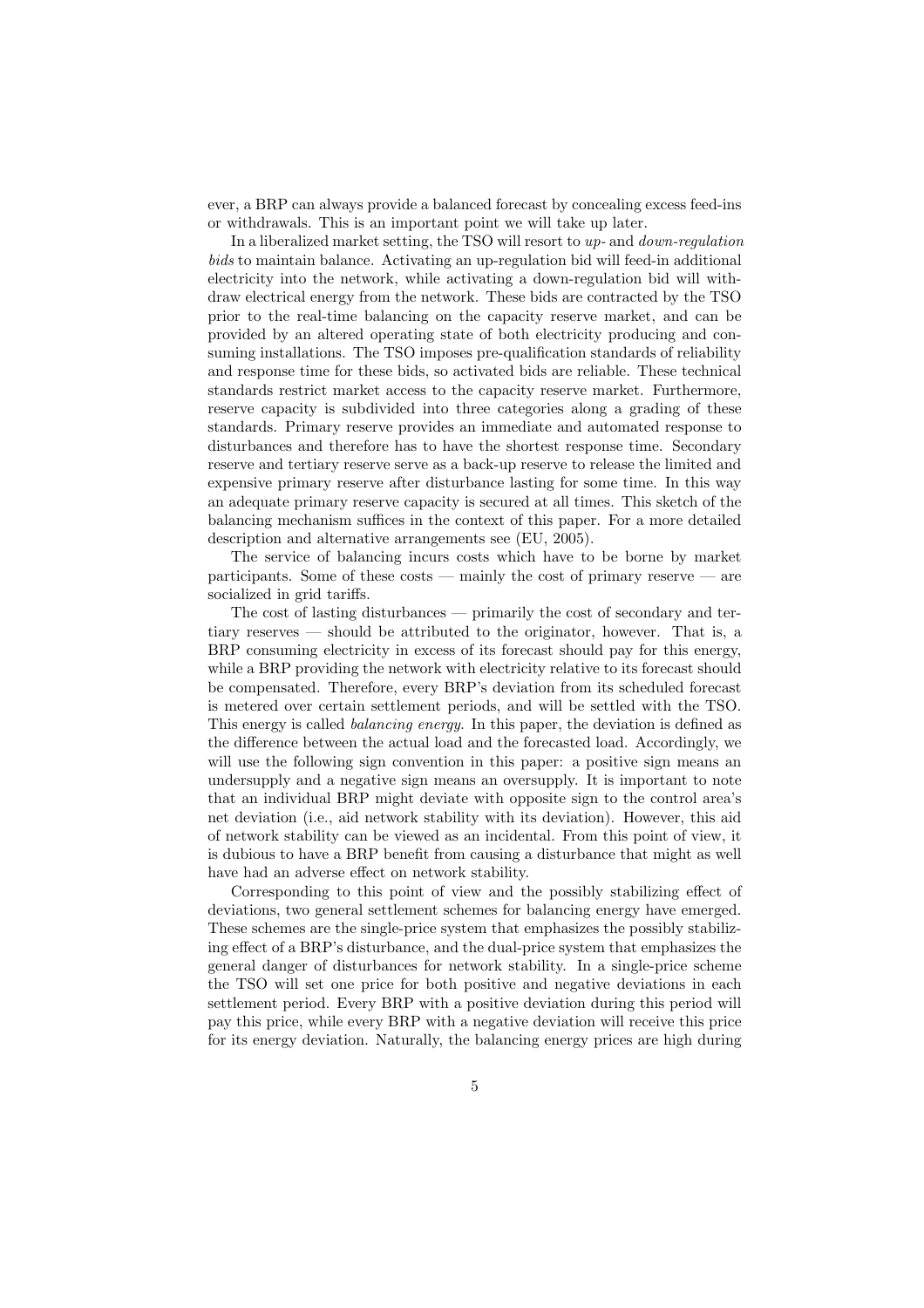periods with a positive net deviation as a majority of BRPs has to buy electricity on the balancing energy market. Equivalently, prices are low during periods with a negative net deviation. Thus, the single-price approach sets an incentive to deviate in the opposite direction to the net deviation in the control area (i.e., receive payments during high price periods and make payments during periods of low prices). In this sense, the balancing energy market is an alternative marketplace to the capacity reserve market. Just like in the capacity reserve market, a BRP with the flexibility to change the planned operating status of its installations for some period of time can make a profit. As stated above, a BRP also has the option to provide an only partially balanced forecast. This means speculating on the balancing energy price as the BRP's open position will be metered and then settled with the TSO. To evaluate this option, the day-ahead market price may serve as a reference price. If the spread between day-ahead and balancing energy price is positive, it is beneficial for BRPs to be in undersupply on the day-ahead market with a countering position in the balancing energy market, and vice versa for a negative spread. In this sense, the balancing energy market is an alternative marketplace to the day-ahead market. Note that the balancing energy price is set by the TSO after the settlement period. Consequently, the balancing energy market can only offer statistical-arbitrage opportunities.

The dual-price system is designed to suppress such statistical-arbitrage activity. In the dual-price settlement scheme, the TSO will set two prices for each settlement period, one price for positive deviation and one price for negative deviation. These prices can be understood as the single-price settlement scheme with an additional general fine imposed for deviation. The motivation for such fines is the additional variance that statistical-arbitrageurs might add to the balancing energy demand. From a TSO's perspective, any uncertainty about the balancing energy demand complicates its task of balancing and thereby potentially endangers system operation, as balancing energy is interchangeable with reserve capacity and day-ahead futures trades, it is hard to keep market participants from exploiting this. We illustrate this point by the example of two countries under a dual-price balancing energy scheme.

Kirschen and Garcia (2004) state that balancing energy is too expensive in the market in England and Wales. As a result, market participants keep their own reserve capacity rather than resorting to system reserves. Consequently, deviations will be actively managed even if an offsetting deviation exists somewhere else in the control area. This results in an inefficiently high allocation of reserve capacity (i.e., the market is in oversupply of production capacity). In contrast, Mielczarski et al. (2005) have argued that in Poland balancing energy is too inexpensive. So market participants use the system reserve to supply about 4% of total electricity demand (i.e., the market is in undersupply). These two examples demonstrate that the dual-price scheme does not guarantee the absence of arbitrage activity between the balancing energy market and dayahead or capacity reserve market.

In the following, we focus on a country with a single-price balancing energy settlement scheme. In general, the results and techniques should apply to a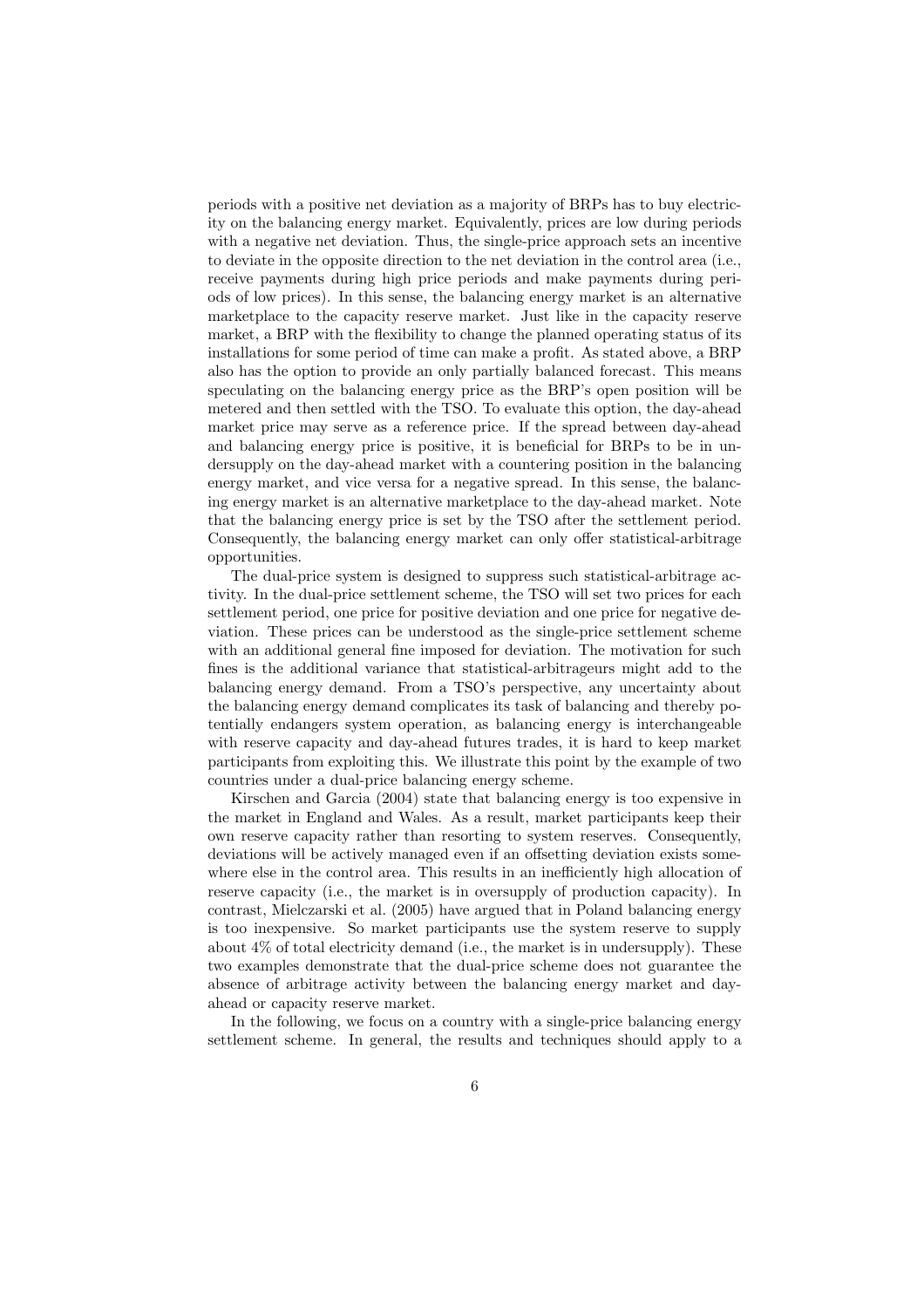dual-price scheme as well. However, in this case the fine imposed for deviation has to be taken into account, for example as a transaction cost.

## 3 German market design

The details of electricity market designs are diverse, and necessarily reflect local specifics as generation stock and customary operation policies. Due to the limited interconnecting transmission capacity between control areas, this diversity will prevail in the future see (ETSO, 2007). In this section, we present details of the German electricity market that are relevant to the focus of this paper.

The central electricity marketplace in the German market is the European Energy Exchange (EEX). Most importantly, day-ahead contracts for all 24 hour intervals of the following day and corresponding base- and peak-load futures are traded on the EEX. These contracts are used as the underlying in longer-dated futures at the EEX, and often serve as a reference price in OTC trades. The entire German market is combined into one delivery location in these contracts.

In contrast, the German balancing energy market is subdivided into four control areas. The transmission system in these control areas is owned and operated by one of the four major players in the electricity market: E.ON AG (e.on), Rheinisch-Westfälisches Elektrizitätswerk AG (RWE), EnBW Energie Baden-Württemberg (EnBW) and Vattenfall AB (Vattenfall). All four control areas share a single-price balancing energy settlement scheme with quarterhourly settlement periods. So in Germany there are four individual control area net deviations and corresponding balancing energy prices for each of the 96 quarter-hour intervals of the day. However, there is a common property of these balancing energy prices. The spread between balancing prices during periods with positive and negative net deviation is four to five times the price of electricity in the day-ahead market. This spread results in a strong economic incentive for a BRP to deviate opposite in sign to the net deviation of its control area.

The design of the reserve capacity market has elements of both a single German marketplace and four individual marketplaces for the different control areas. Since 2007 the four TSOs have been allocating their primary-, secondary- , and tertiary-reserve in a common auction. However, the location of facilities offered is considered in this auction to meet additional technical boundary conditions. More importantly in this context, secondary-reserve capacity is allocated in monthly auctions, and tertiary-reserve capacity is allocated in day-ahead auctions for six four-hour periods. Also secondary- and tertiary-reserve capacity prices are fundamental in the formation of balancing energy prices. Consequently, balancing energy prices will be less responsive to short-term supply shocks than the hourly day-ahead futures (i.e., balancing energy involves products with monthly and four-hourly averaging, while the day-ahead market is adapted to hourly averaging). In fact during periods of price spikes in the dayahead market it might be beneficial for a BRP to have a positive deviation, regardless of the control area's net deviation.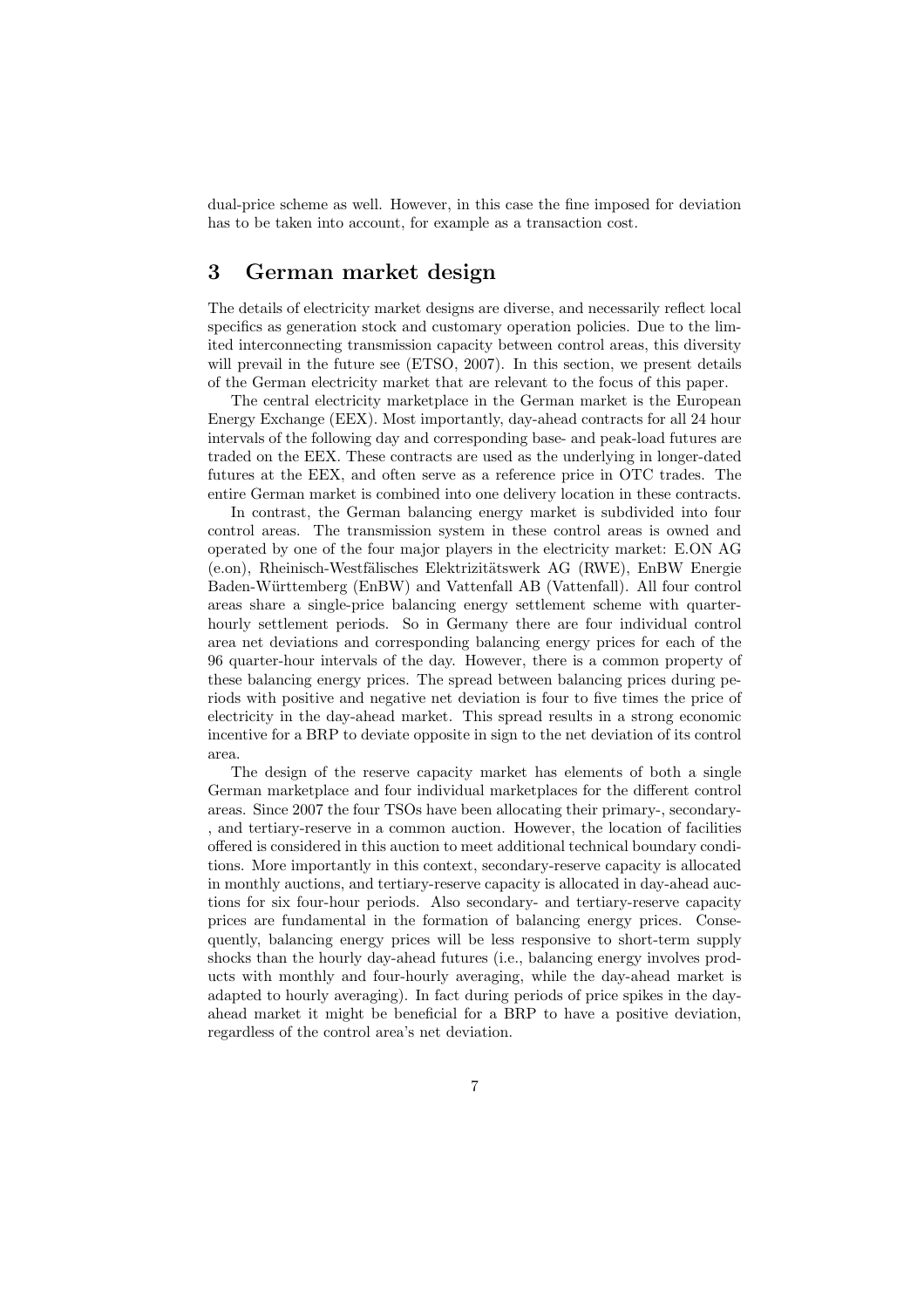The market design just described encourages two strategies involving active positions in the balancing energy market. First, a BRP should control its deviation so as to have the smallest correlation to the net deviation of its control area possible. Second, a BRP might try to exploit less responsive balancing energy prices in times of supply shocks. We will analyze such strategic positions in the balancing energy market in Sections 5, 6 and 7.

It is important to note that such strategic positions are limited by gridaccess contracts. In these contracts BRPs are required to provide a balanced forecast and an abuse of balancing energy is prohibited. However, there is no definition of what a balanced forecast and abuse are. As an example, according to a sample contract of the German state agency, the mean deviation should not be "excessively" positive or negative. Also deviations must not show "conspicuously" arbitrage-like correlation with day-ahead exchange prices. On the other hand, sanctions to a detected violation of these rules are clearly defined in this sample contract. A BRP will be denied compensation during periods of a negative deviation, and charged double the day-ahead price in addition to the balancing settlement price during periods of positive deviation see (Bundesnetzagentur, 2006). So one can conclude that strategic positions in the balancing energy market are encouraged up to a level where they become conspicuous and excessive (i.e., a BRP has some flexibility in providing a balanced forecast).

We conclude this section by highlighting a few aspects of the German market design that distinguish Germany in the context of our analysis. Together with Scandinavia, Spain, Greece, and Hungary, Germany is among the minority of European countries featuring a single-price balancing energy settlement scheme. In the context of our analysis, a single-price settlement scheme is preferable as the complication attributable to a deviation fine can be ignored. In addition, the spread between balancing energy prices during periods of positive and negative net deviation is large, and thereby increases the economic incentive for strategic positions in the balancing energy market as noted earlier. This spread is smaller by one order of magnitude in the Norwegian market, for example, where an abundance of hydropower dominates the electricity market. Hydropower is easily controlled, which translates into cheap capacity reserve in this market. So the German market gives a more realistic picture of a common thermal-based electricity generation stock.

Additionally, the different fundamental periods of quarter-hour in the balancing energy market and one hour in the day-ahead market are advantageous to our analysis. As outlined in Section 2, the balancing energy market is an alternative marketplace to the day-ahead market and the capacity reserve market. Because the basic period is one hour in the day-ahead market, the balancing market interacts only with the capacity reserve market on the quarter-hourly timeframe. So the different fundamental periods allow analyzing the interaction with the two alternative marketplaces separately.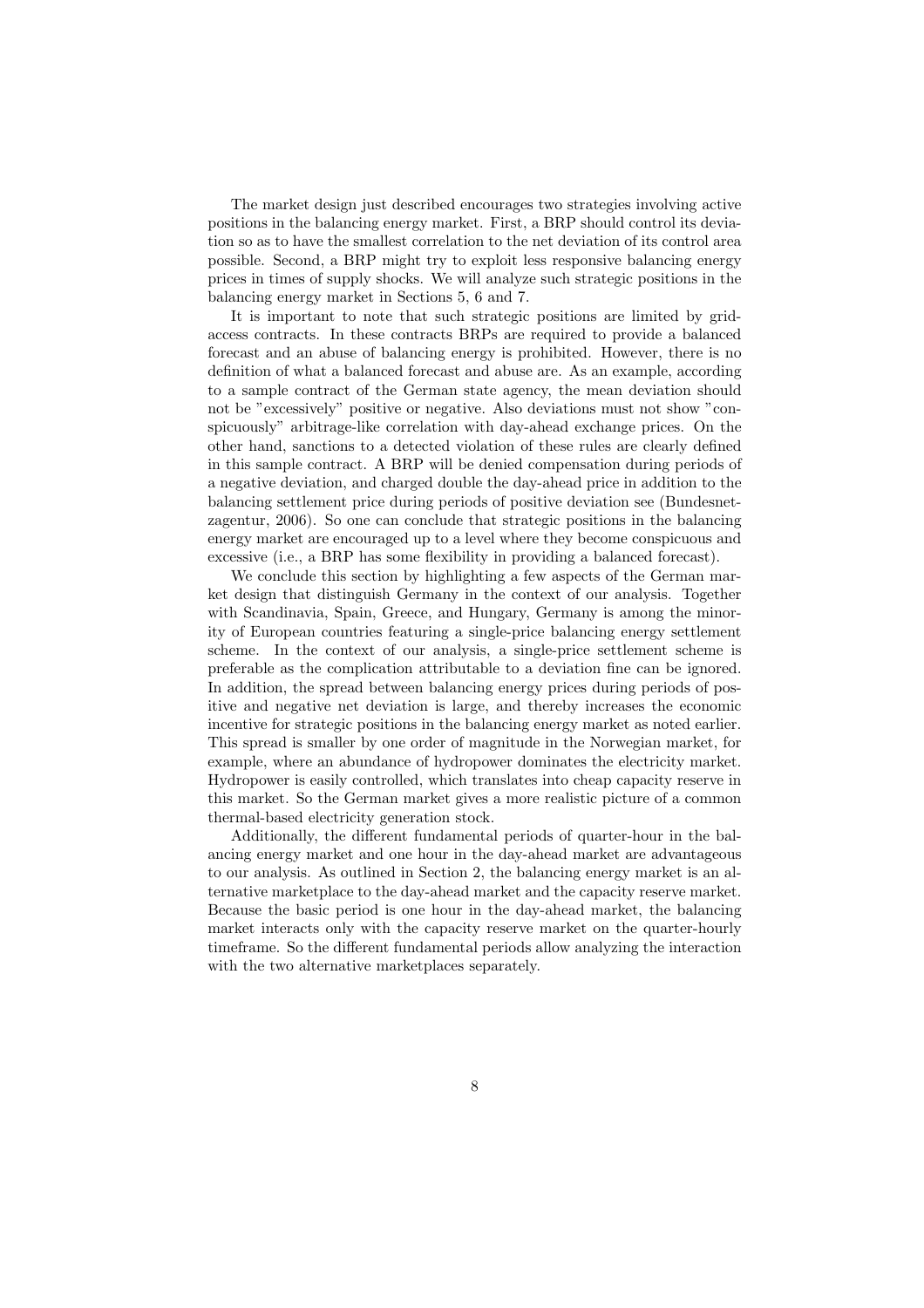#### 4 Model and data

In this section, we present a model to forecast balancing energy demand in Germany. We identify four factors that influence balancing energy demand  $(D_B)$  on different time scales. These factors are the gradient of load ( $\nabla L$ ), a dayahead market arbitrage incentive  $(I)$ , a technical incentive  $(I_{tec})$ , and a varying general market position  $(f)$ . In addition, the model includes a non-predictable event risk  $(\sigma)$ . Assuming independence of the four factors, these factors can be modeled separately, yielding equation (1) as a model for balancing energy demand:

$$
D_B(t) = q(\nabla L(t)) + h(I(t), I_{tec}(t)) + f(t) + \sigma(t)
$$
\n(1)

There is a twofold separation in this model. First, the model separates strategic positions according to the time scale to which they are applied. These time scales are the quarter-hour interval, the hour interval, and positions taken over extended periods of time. Second, the model separates positions corresponding to the two alternative marketplaces, the day-ahead market and the capacity reserve market. All the model components —except for the  $\sigma$  termdemonstrate that market participants are not using their best minimal variance forecast because predictable components remain.

It is important to note that the gradient of load and the day-ahead market arbitrage incentive are dependent on the load. In the latter case, this dependence is imparted by the price-load-dependence of electricity markets. Because of this dependence, it is possible to recover the general shape of the German load profile from the balancing energy data. Such a recovery of the load profile is an illustrative demonstration of the model's fitness and the underlying dependence. Because we use this technique in Sections 5 and 6, we include a few facts about the German load profile. Figure 1 shows the load pattern of a typical summer and winter week obtained from 2006 data. As can be seen, there is a change from a higher general level in the winter to a lower level in the summer. Also, the shape of the first five cycles representing the weekdays differs considerably from the last two, the Saturday and the Sunday cycle. Within a day, the drastic increase from low night-time to high day-time levels in the morning, and vice versa in the evening, dominates the shape. One can also differentiate summer and winter load shapes by an additional load peak present in winter evening hours.

We conclude this section by describing our database. The analysis is based on the balancing energy demand data published by the four German TSOs. Publication of these data started on February 1, 2001 for RWETransportnetz Strom, December 1, 2001 for e.on Netz, January 1, 2002 for EnBW Transportnetze, and September 1, 2002 for Vattenfall Europe Transmission. For the purposes of this study, we combined the net deviations of all four German control areas to one hypothetical German control area, covering the years 2003 to 2008. This increases comparability to the single German day-ahead market and circumvents the issue of congestions between the control areas. Three additional data sources are used. First, we use the hourly electricity prices at the EEX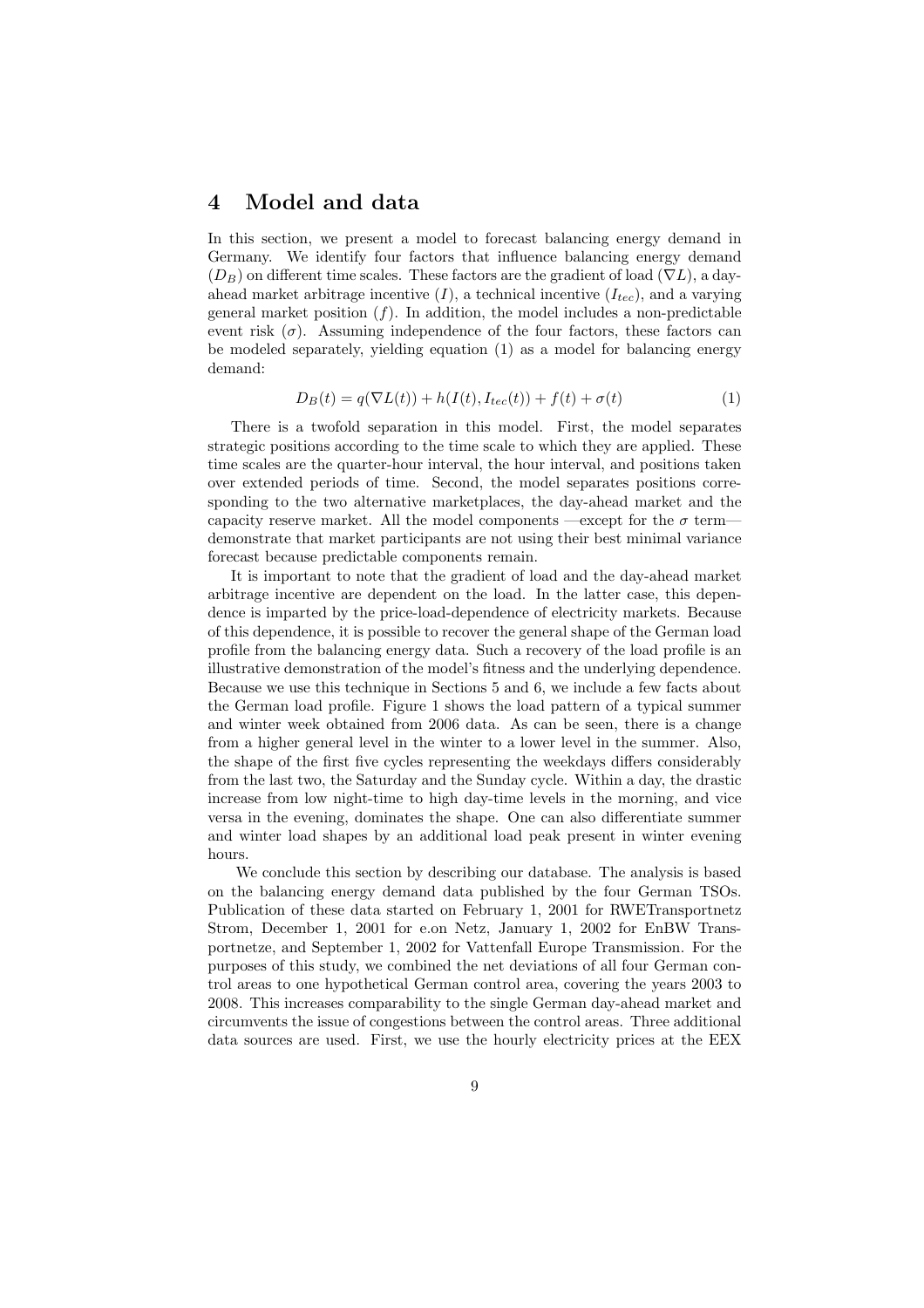

Figure 1: Weekly load pattern (Monday to Sunday) in summer and winter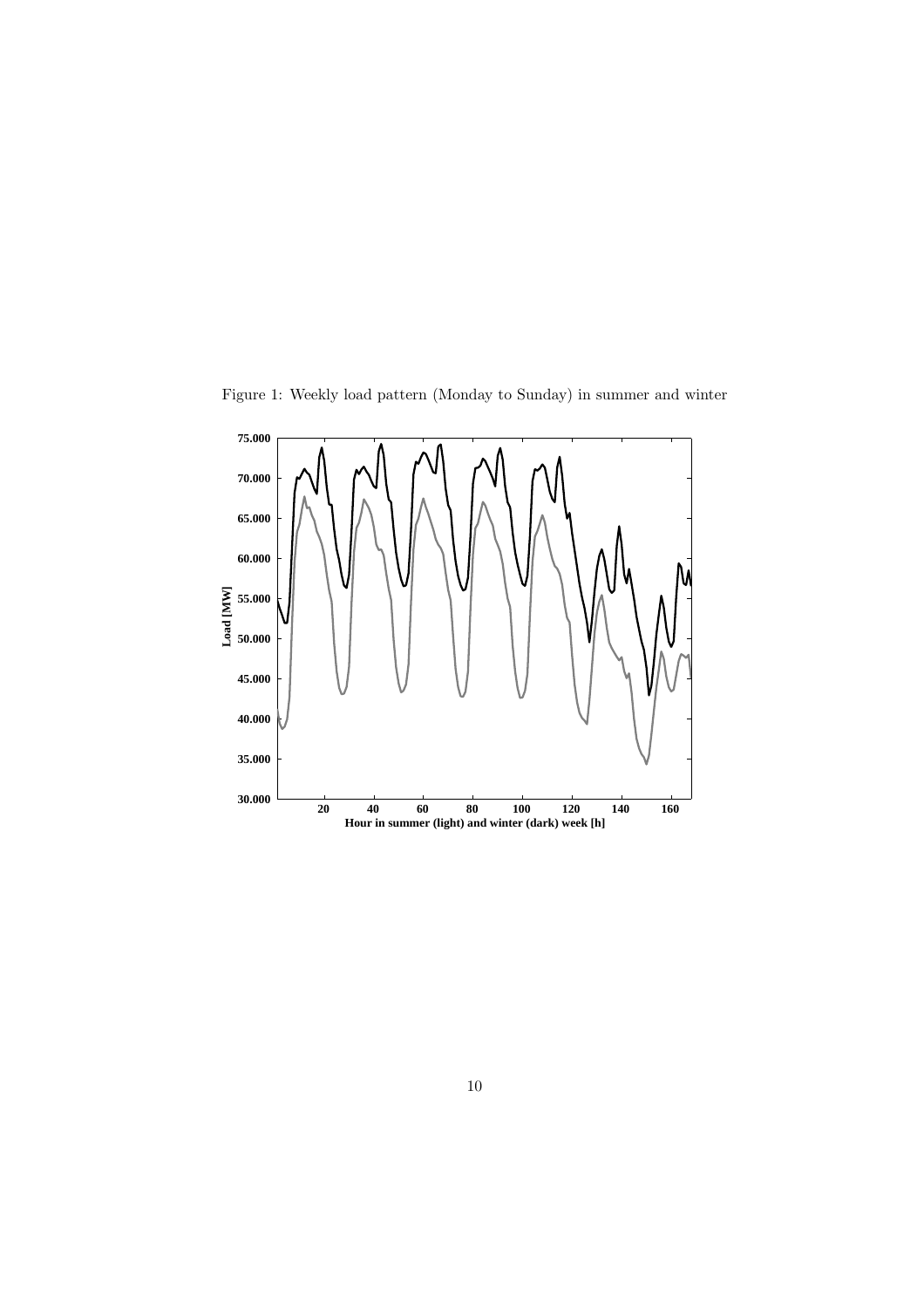as a price reference. Second, the yearly consumption package provided by the Union for the Co-ordination of Transmission of Electricity (UCTE) serves as a proxy of electricity demand. Third, we resort to a 2004 load measurement in quarter-hourly resolution, provided by University of Karlsuhe IIP, for a detailed analysis on the quarter-hour timeframe.

### 5 Quarter-hourly pattern

Balancing energy is set with quarter-hour settlement periods in Germany, whereas the smallest contractual period on the day-ahead market is one hour. This discrepancy gives rise to a distinct pattern, which we appropriately term the quarter-hourly pattern. Let's consider the situation during an hour with an increasing load. The minimal variance forecast for this hour that is tradable in the day-ahead market is the mean load during that hour. With this forecast, the deviation will be negative in the first and second quarter of that hour and positive during the third and fourth quarter of that hour. Obviously, the same argument with opposite signs holds for a load decline. This effect will be more pronounced the higher the gradient of the load during that hour is, an effect that is also observed by Nailis and Ritzau (2006). Consequently, the effect can be modeled by the average load during the four quarter-hour periods  $(\bar{L}_q(t))$ and the average load during the corresponding hour  $(\bar{L}_h(t))$ . We introduce the model in equation (2):

$$
q(\nabla L(t)) = q \cdot (\bar{L}_q(t) - \bar{L}_h(t)) \ q \in [0, 1)
$$
 (2)

Here the parameter  $q$  represents the electricity producers' ability to keep to their step function profile of hourly scheduled production. Should consumption and production change at the same rate, the factor will be zero. A value of one indicates a perfect step function of output, corresponding to an infinite ramping speed of power stations.

To test this model, we compare it to the empirical average pattern retrieved from the balancing energy data. We define this average pattern by the meanbalancing energy demand relative to the corresponding hour's mean value, conditional on the quarter-hour interval of a day. Figure 2 shows the resulting pattern using 2004 data. Here the four quarter-hour intervals of each hour are joined by lines to sort the 96 values. Note that by definition this pattern cannot be influenced by effects on hourly or even longer time scale, as each hour segment is centered on zero.

An estimation of the parameter q using a 2004 load measurement yields  $q = 0.424$ . Comparing the pattern retrieved from this model to the empirical pattern results in an  $R^2$  equal to 0.8696. This demonstrates the high explanatory power of the model for the quarter-hourly pattern. Additionally, fully exploiting the model's prediction reduced the sample variance by 12.03%. To improve the illustration, the segments in Figure 2 are joined in Figure 3. The missing information on the gradient between two consecutive hours is estimated as the average of the adjacent segments. Figure 3 shows the joint pattern based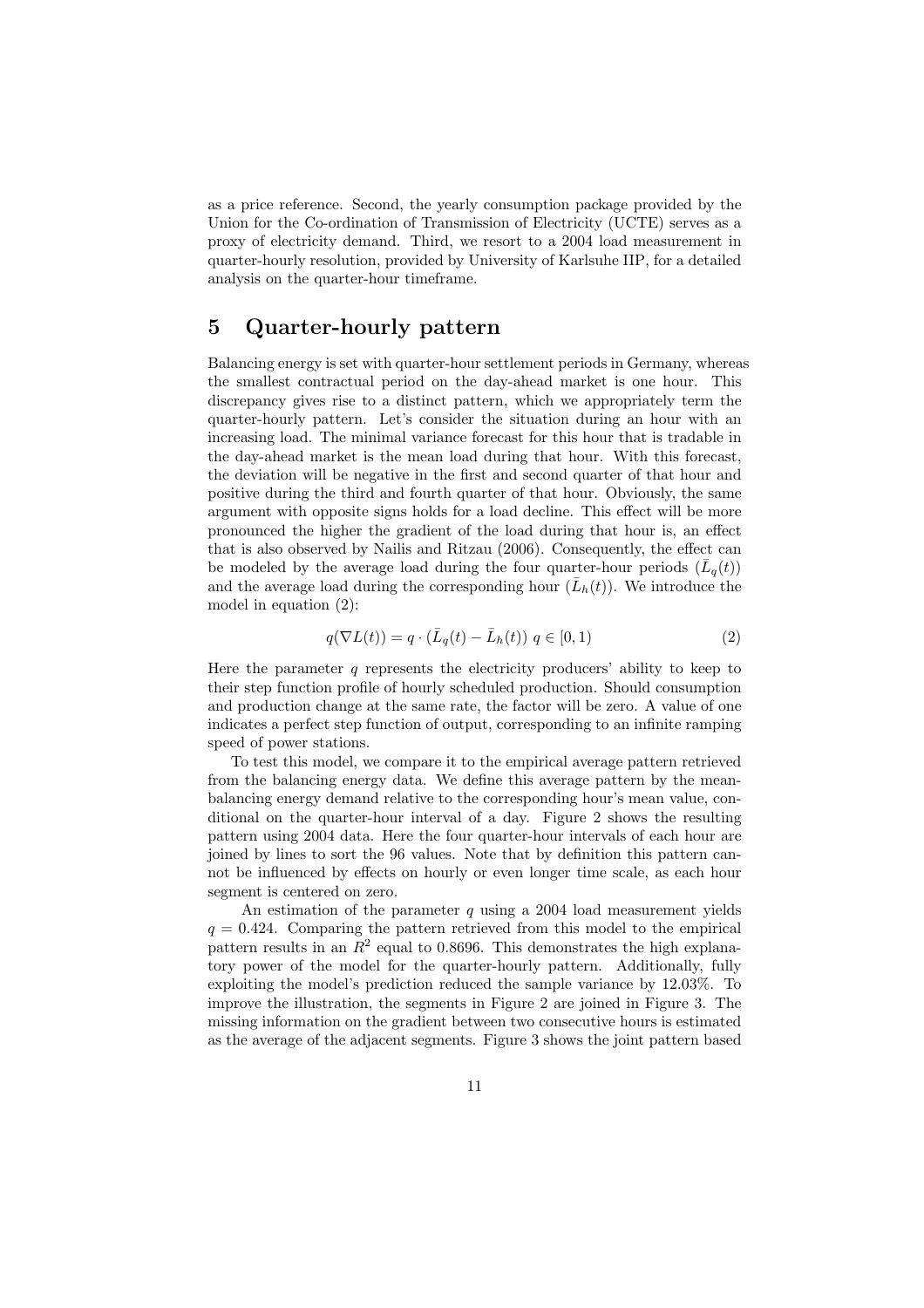on the load data scaled by our parameter estimate. Clearly the empirical pattern resembles the average German load profile. This is yet another indication of the model's fitness.

To further investigate the quarter-hourly pattern, we retrieve the patterns of all years in the interval 2003 to 2008. These patterns are used to predict the other patterns in this group in an out-of-sample analysis as shown in Table 1. The high  $R^2$  values indicate the consistency of the quarter-hourly pattern. Moreover, the explanatory power tends to be higher for subsequent years. When using the pattern of the total sample and an additional scaling factor to predict the yearly patterns, we observe a diminishing amplitude of the quarter-hourly pattern (see Table 1).This finding is supported by Figure 4 which displays the joined yearly patterns for illustration.

It is important to note that the quarter-hourly pattern is driven by the consumption side of the market rather than the production side. By and large, the production side follows the step function dictated by hourly contracts, while consumption changes gradually. This brings about the quarter-hourly pattern. As there is no liquid market to trade electricity with sub-hourly delivery periods, there is practically no way to avoid the quarter-hourly pattern. For this reason, BRPs that are positively correlated to the load pattern (consumers) will incur additional cost, while BRPs that are negatively correlated to the load pattern (producers) will have a financial gain. So there is an economic incentive for BRPs to redistribute part of its load within an hour and obtain a negative correlation to the quarter-hourly pattern for that part of its load. Such a strategy is equivalent to buying electricity during periods with an expected lower net deviation and price, and selling it at higher prices during periods with an expected higher net deviation. This described strategy results in an intervention similar to that of reserve capacity and aids network stability. So on a quarter-hourly timeframe, the balancing energy market is an alternative marketplace to the capacity reserve market. However, in contrast to the capacity reserve market, there are no pre-qualification standards. Also there is no fixed compensation, but rather a statistical arbitrage return. Consequently, the balancing energy market will also attract additional capacity which is not tradable on the capacity reserve market. The declining amplitude of the quarter-hourly pattern is an indication of market participants recognizing and exploiting the balancing energy market in this manner.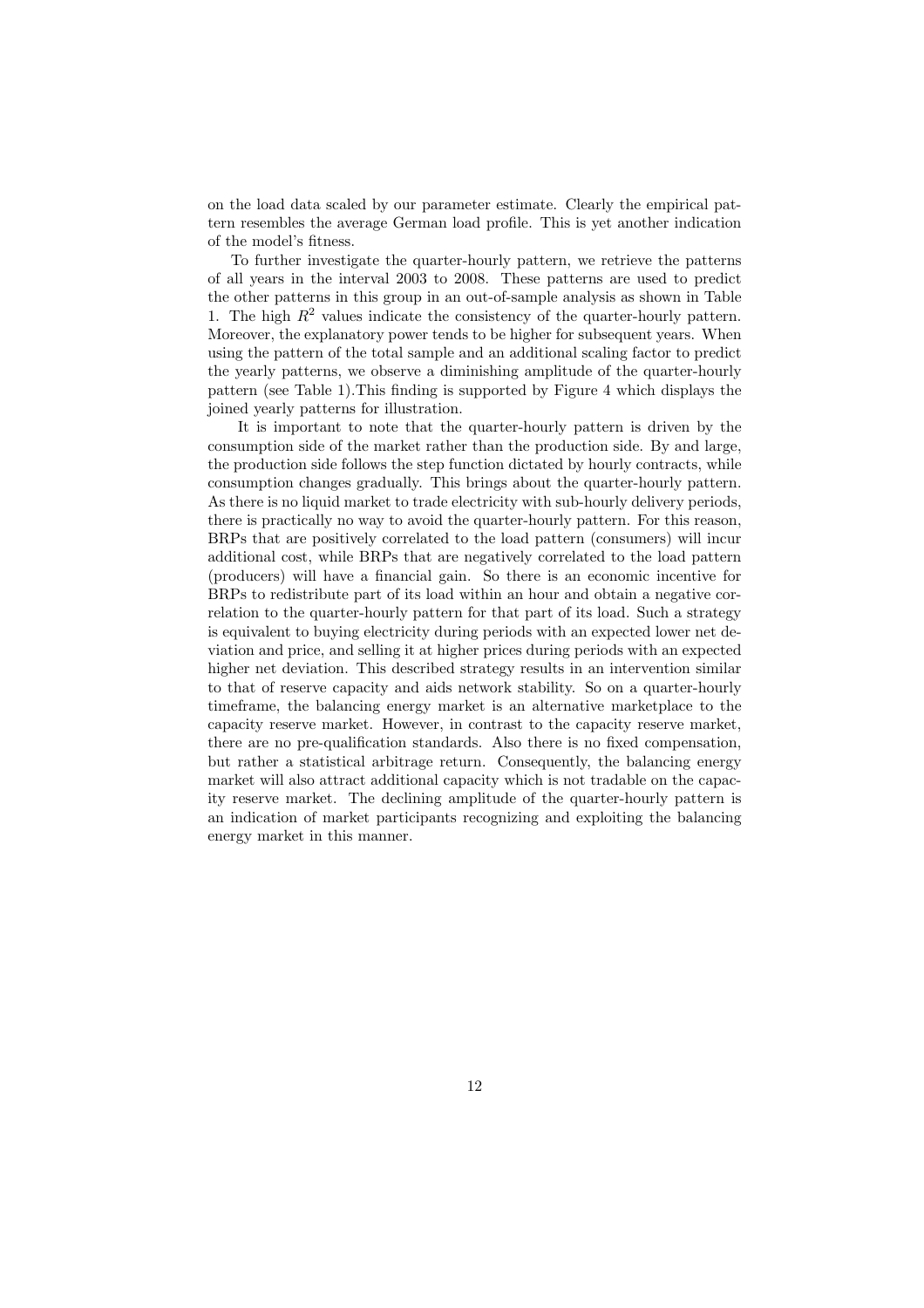Figure 2: Expected quarter-hourly deviation conditional on the interval during a day (quarter-hourly pattern). Intervals forming an hour are joined by lines.



Figure 3: Comparison of model (light) and scaled data (dark) using 2004 data.

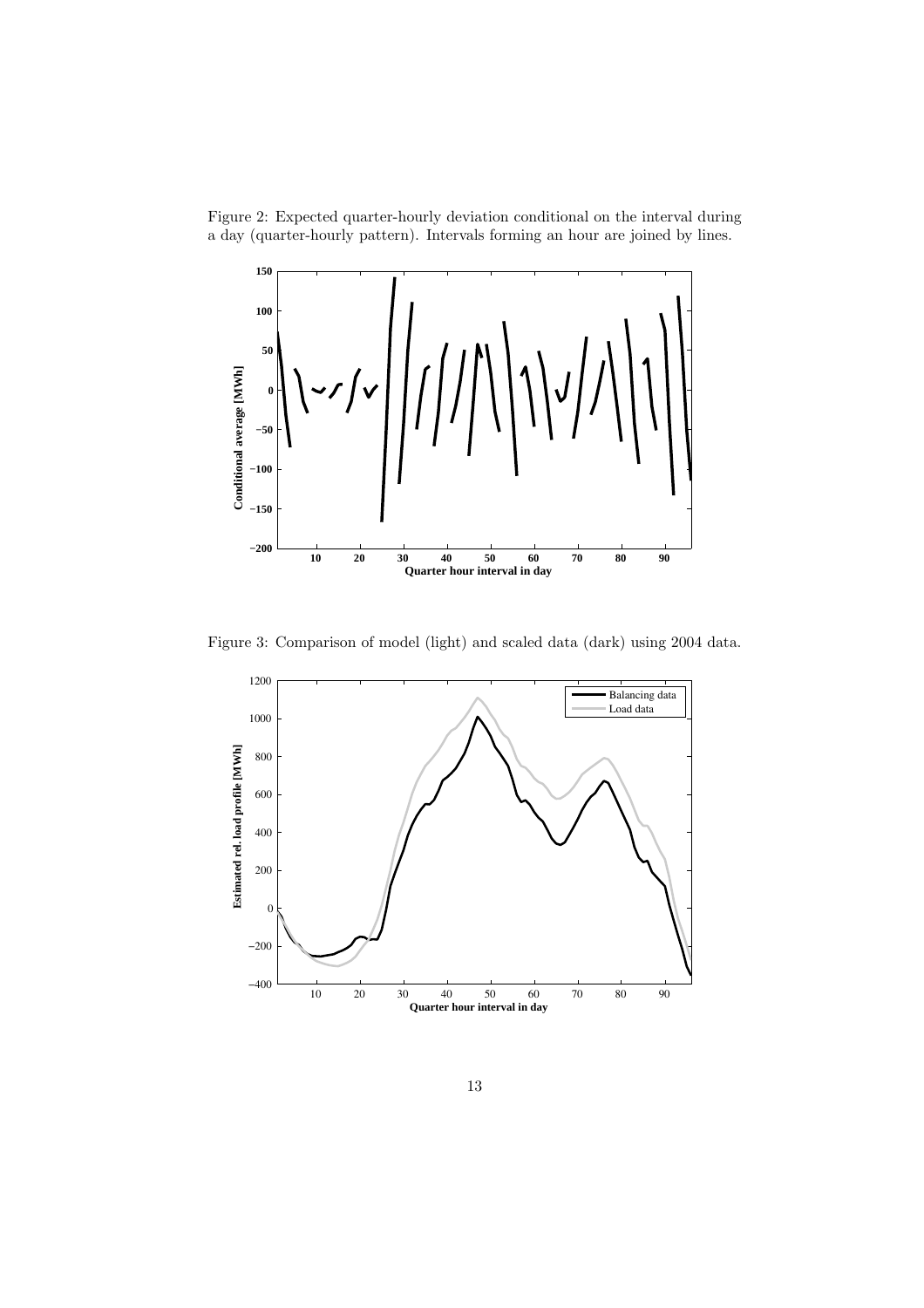| Predictor           |                           | Year   |        |        |        |        |        |  |
|---------------------|---------------------------|--------|--------|--------|--------|--------|--------|--|
| pattern             |                           | 2003   | 2004   | 2005   | 2006   | 2007   | 2008   |  |
|                     | 2003                      |        | 0.9853 | 0.9074 | 0.9413 | 0.8867 | 0.7830 |  |
| $\,R^2$             | 2004                      | 0.9865 |        | 0.9393 | 0.9520 | 0.9130 | 0.8427 |  |
|                     | 2005                      | 0.9396 | 0.9569 |        | 0.9738 | 0.9681 | 0.9329 |  |
|                     | 2006                      | 0.9538 | 0.9588 | 0.9683 |        | 0.9775 | 0.9260 |  |
|                     | 2007                      | 0.9243 | 0.9367 | 0.9673 | 0.9809 |        | 0.9703 |  |
|                     | 2008                      | 0.8746 | 0.9010 | 0.9405 | 0.9457 | 0.9743 |        |  |
|                     | $\mathrm{Total}_{scaled}$ | 0.9820 | 0.9861 | 0.9896 | 0.9909 | 0.9866 | 0.9667 |  |
| $Scale_{in-sample}$ |                           | 1.1478 | 1.1025 | 0.9301 | 1.0229 | 0.9405 | 0.8657 |  |

Table 1:  $\mathbb{R}^2$  using yearly quarter-hourly pattern and scaled total quarter-hourly pattern for prognosis

Figure 4: Shape of the load curve as estimated from quarter-hourly balancing energy data

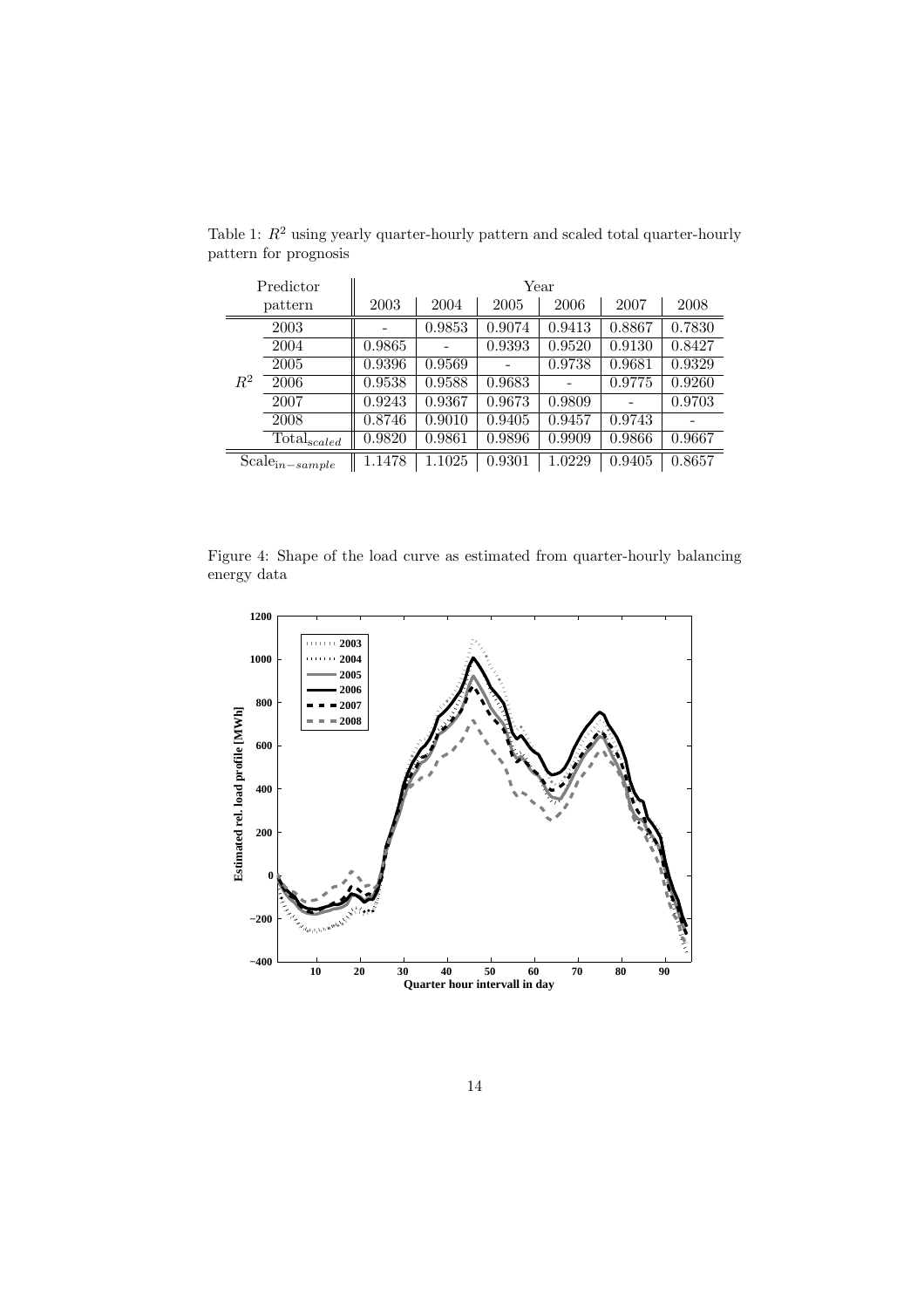### 6 Hourly pattern

On an hourly timeframe the balancing energy is an alternative marketplace for the electricity trades in the day-ahead market and contracts in the capacity reserve market (see Section 2). To investigate the balancing energy data on this timeframe, we integrate the data to hourly values, which correspond to the hourly contracts traded in the day-ahead market. All subsequent analysis is based on these hourly balancing energy data.

As introduced in Section 4, there is a fundamental weekly seasonality in the German electricity market (see Figure 1). To match this seasonality we extract a weekly pattern from the balancing energy data using the following approach. For each day of the year a symmetric time window of seven weeks is applied, and the balancing energy data are aggregated over the years 2003- 2008. The pattern is then estimated by the average demand, conditional on the hour within a week (see Figure 5). When compared to the load (see Figure 1), a similar seasonality is inherent in the balancing energy demand. The hourly balancing energy pattern is capturing both the weekly peak and off-peak shape, and the summer-winter dependence, well characterized by the presence of an additional pronounced demand peak during evening hours in the winter months. The presence of this pattern is clearly incompatible with all BRPs providing a balanced minimal variance forecast, as such forecasting should result in a purely random pattern. In general, the observed hourly positions result either from a reluctance of market participants to provide balanced forecasts, or they indicate intentional strategic behavior. An inadequate consideration of transmission losses and a load-dependent outage risk could be the reason behind the former. The latter is linked to arbitrage incentives between the balancing energy market and the day-ahead market, as outlined in Section 3. While it is impossible to disregard the reluctance of market participants, the following analysis demonstrates that the detected positions are at least partially of strategic nature.

To test the continuity of the hourly pattern, yearly patterns are calculated. In this the data are averaged over summer and winter months, so the resulting patterns will not uncover the summer-winter dependence. However, we compare individual years by using the out-of-sample average pattern for each year as a prediction for the in-sample pattern (see Table 2). With the exception of 2004, this simple model has reasonable predictive power. A further inspection of the prediction error in 2004 shows that the prediction captures the general shape well. However, it overestimates the amplitude. This finding is supported by an in-sample fit of a scale parameter to the out-of-sample pattern reported as  $R^{2^*}$ . The scale parameter of 2004 is almost halved. Reluctance does not explain such sudden changes in the observed pattern as it would change gradually if at all. So this reduced scale indicates a change in strategic positions in the balancing energy market. What is more, 2004 was a year with an exceptionally low number of electricity price spikes in the day-ahead market. In this context the absence of spikes reduces the arbitrage incentive between the balancing energy market and the day-ahead market, and may explain the change in amplitude of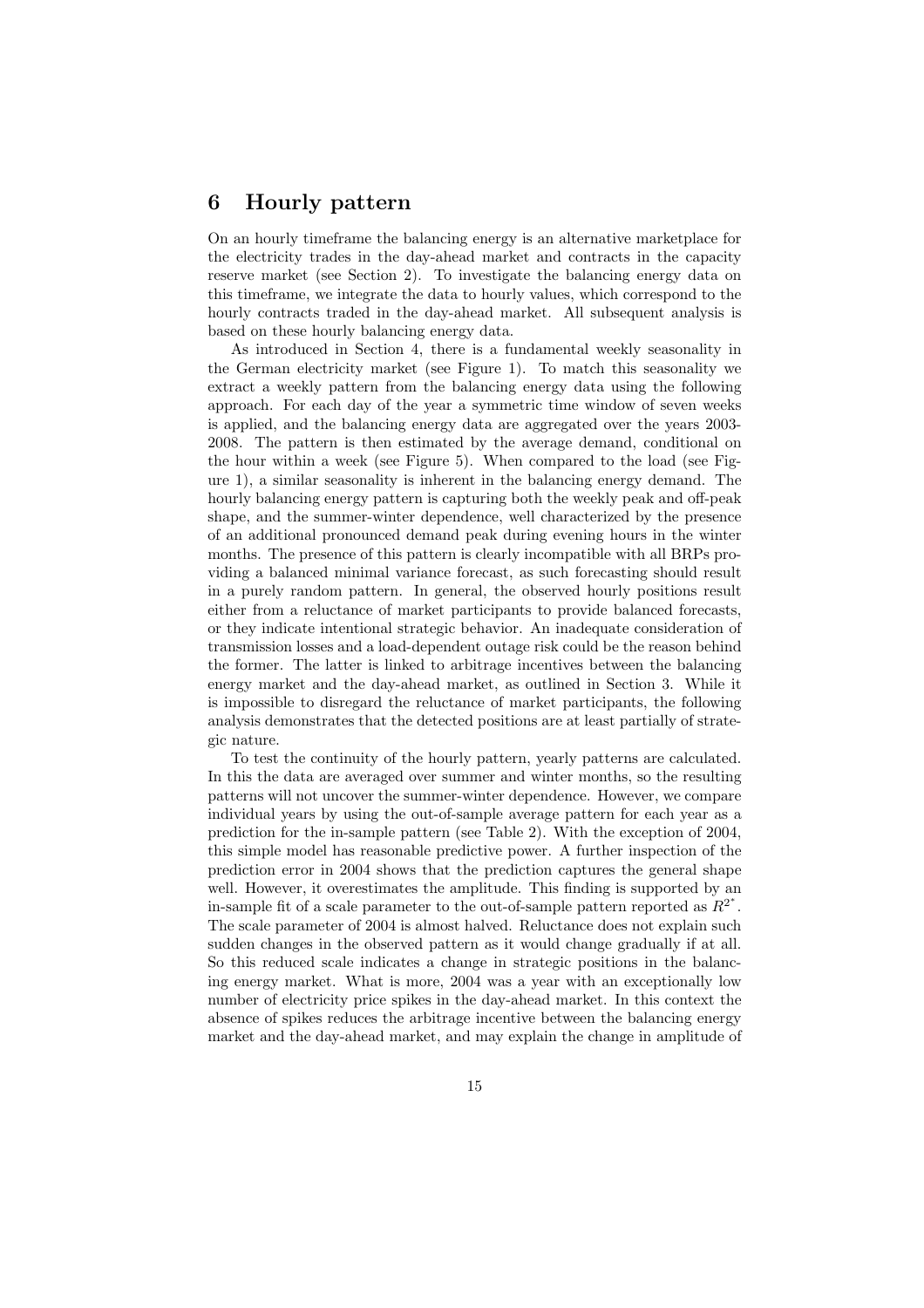the hourly pattern.

Let's consider the discussion of balancing energy and day-ahead prices in Section 3 further. German balancing energy prices depend on the prices of secondary and tertiary reserve capacity and the balancing energy demand, while the price in the day-ahead market reflects the supply and demand equilibrium down to an hourly time scale. As secondary and tertiary reserve capacity prices involve longer contractual periods —one month and four hours— demand remains the sole determining factor of balancing energy prices responsive on an hourly timeframe.

In practice, market participants have an economic incentive to consume more of the risky, but evenly priced balancing energy, as demand and prices on the day-ahead market rise. Therefore, an hourly pattern in balancing energy should resemble the load profile. That is, market participants will exercise their grid excess as a real option when electricity prices are high, as long as balancing energy is expected to have a favorable price (i.e., until the two markets reach an equilibrium). We stress that exploiting this spread between day-ahead market prices and expected balancing energy prices is a statistical-arbitrage opportunity, as balancing energy prices are uncertain at the time a position is entered.

We introduce a factor  $(I(t))$  to capture this incentive for strategic positions in the balancing energy market. This factor is defined by the difference of dayahead prices from the current price level. As a specification of the price level, we use the median price of the preceding four weeks. The time span of four weeks is chosen in an effort to balance stability and slackness considerations in the definition of a price level. This is supported by testing other multiples of weekly time spans that did not change the substance of the results. However, the median was explicitly chosen to create a spike-insensitive measure for the price level, so the defined factor will capture price spikes.

The marks in Figure 6 show the mean balancing energy demand conditional on our factor value. Here the balancing energy demand is measured relative to a long-term mean level of four weeks. This separates effects of longer time duration, which we will discuss in Section 7. Each individual year in the dataset is displayed, demonstrating a continuous structure. The dependence structure reaches from a central linear domain into a domain of saturation at higher factor values. The effect of saturation is to be expected in view of the limited reserve capacity the grid operator provides (i.e., constraints imposed by network stability considerations and grid access contracts). In principle, these findings apply as well to all four control areas individually (see Figure 7). However, the data cannot account for balancing activity between control areas. Such effects are excluded by netting all four control areas, and we therefore restrict the further investigation to the hypothetical combined control area.

We propose a three-parameter factor model for the hourly balancing energy deviation pattern (see first summand in equation (3)):

$$
h(I(t), I_{tec}(t)) = a \cdot \left(\frac{2}{1 + b \cdot e^{-c \cdot I(t)}} - 1\right) + I_{tec}(t) \,\forall a \in \mathbb{R}b, c \in \mathbb{R}_+ \tag{3}
$$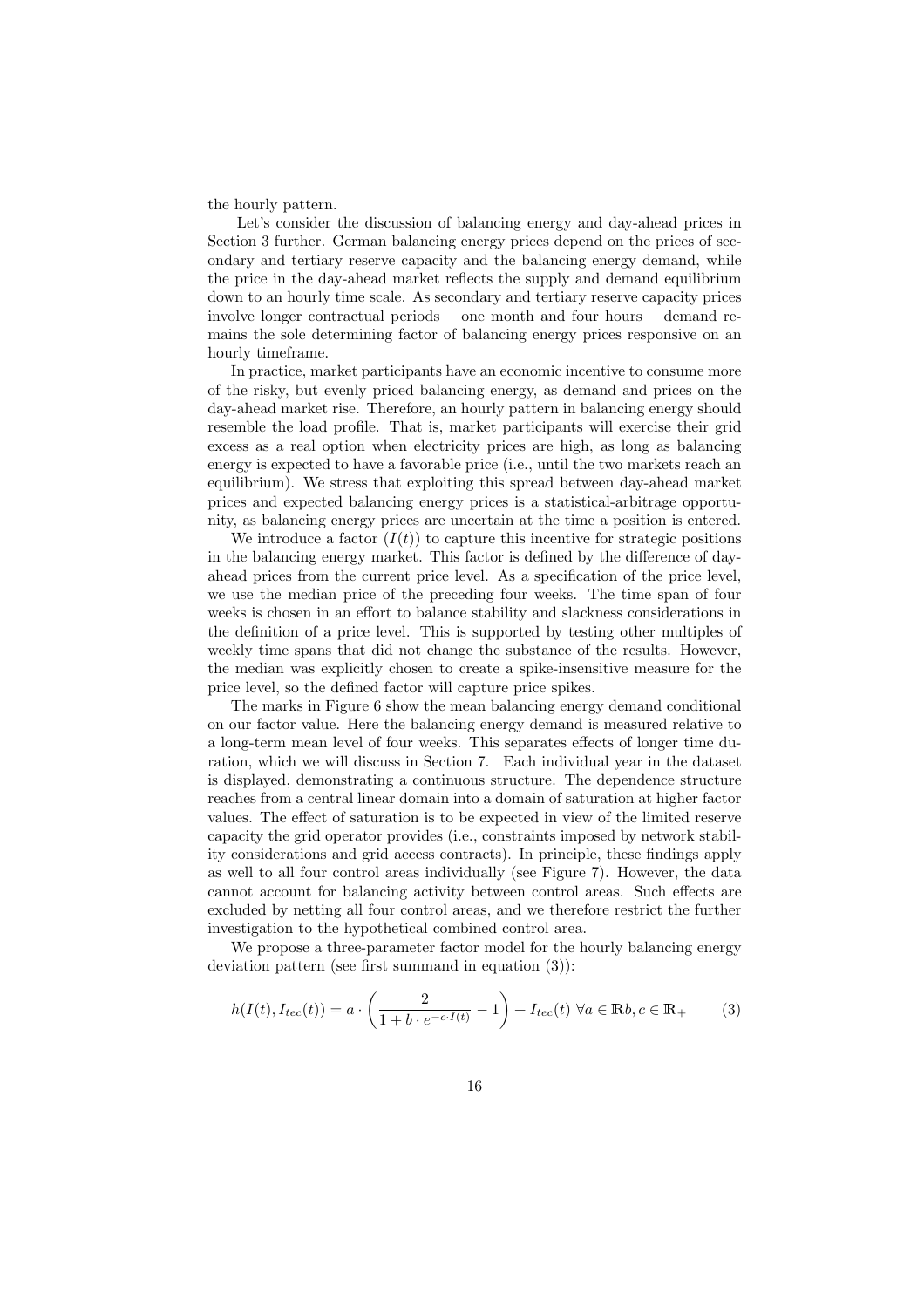

Figure 5: Weekly balancing energy pattern (Monday to Sunday) in summer (light) and winter (dark) (hourly pattern)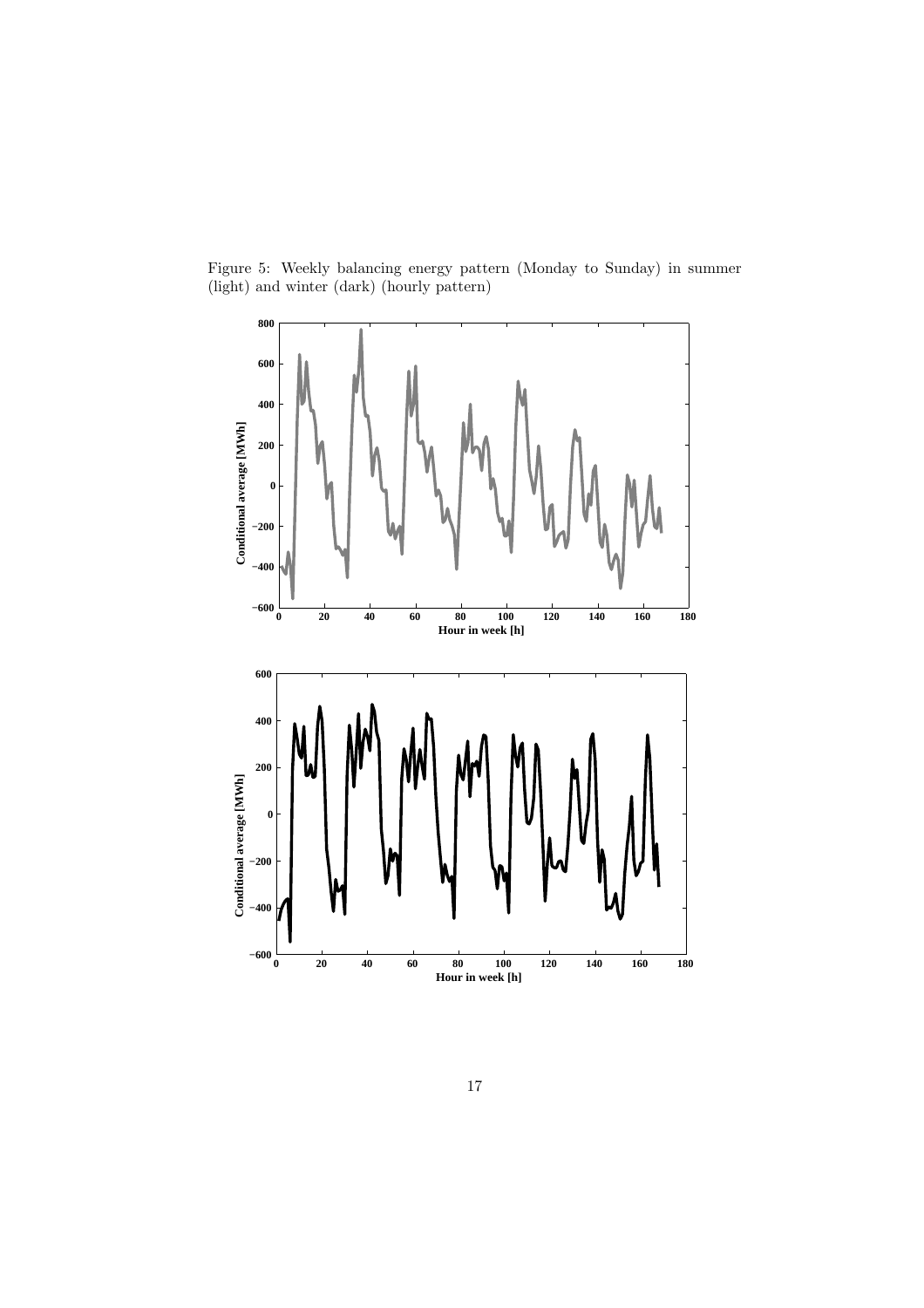| Year                                                                              | 2003                                                                                                              | 2004 | 2005   2006   2007 | -2008 |
|-----------------------------------------------------------------------------------|-------------------------------------------------------------------------------------------------------------------|------|--------------------|-------|
| $R^2$                                                                             | $\parallel$ 0.7857 $\parallel$ 0.2003 $\parallel$ 0.7435 $\parallel$ 0.7712 $\parallel$ 0.8316 $\parallel$ 0.8492 |      |                    |       |
| $R^{2^*}$                                                                         | $\parallel$ 0.7863 $\parallel$ 0.6229 $\parallel$ 0.8019 $\parallel$ 0.8286 $\parallel$ 0.8381 $\parallel$ 0.8536 |      |                    |       |
| Scale <sub>in-sample</sub>    0.9733   0.5483   0.7874   1.3570   1.0961   1.0772 |                                                                                                                   |      |                    |       |

Table 2:  $R^2$  using out-of-sample average and scaled out-of-sample average for prediction of the hourly pattern

Figure 6: Factor value  $(I(t))$  and hourly balancing energy demand

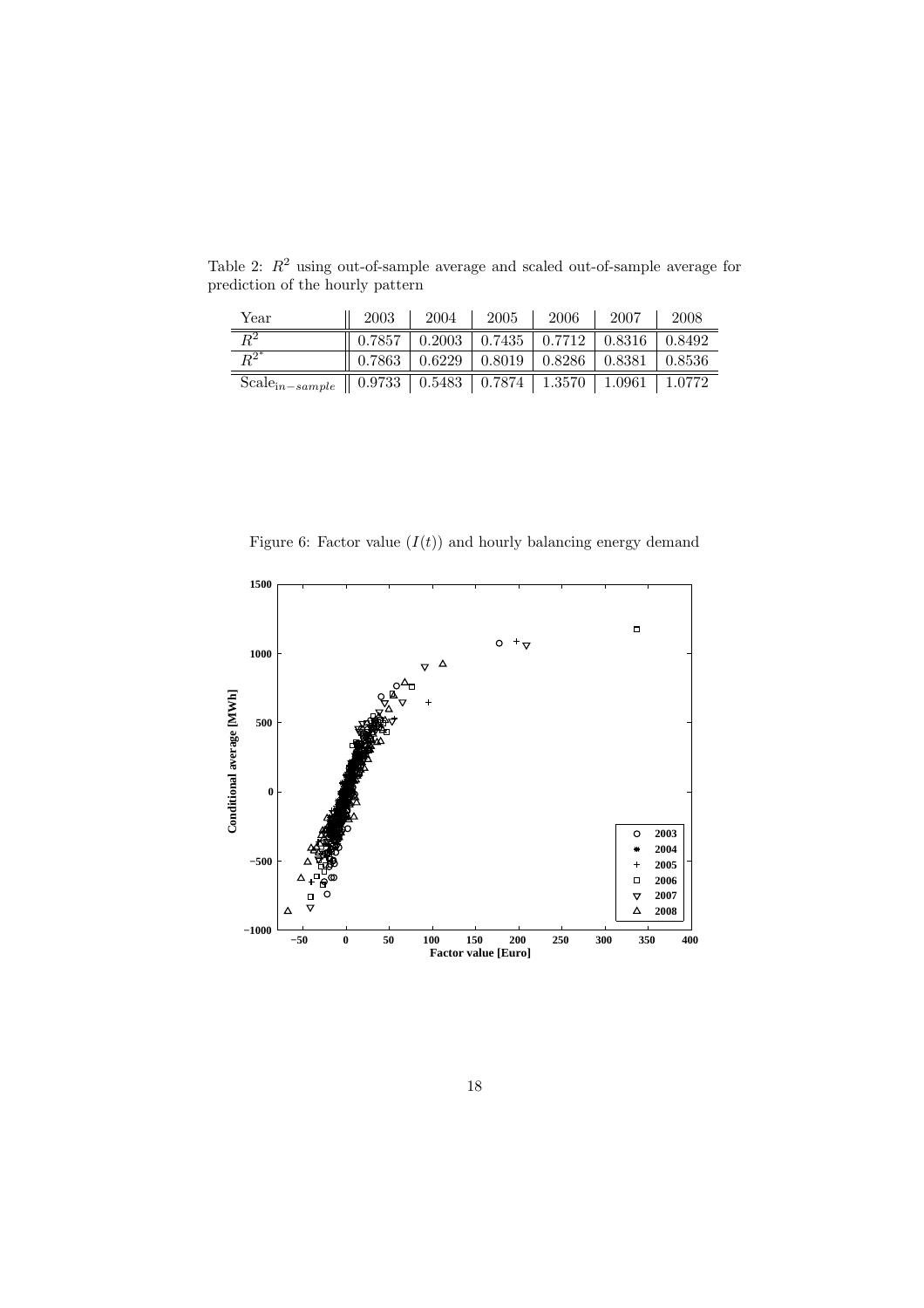Figure 7: Conditional average hourly balancing energy demand versus factor value  $(I(t))$  in the four German control areas

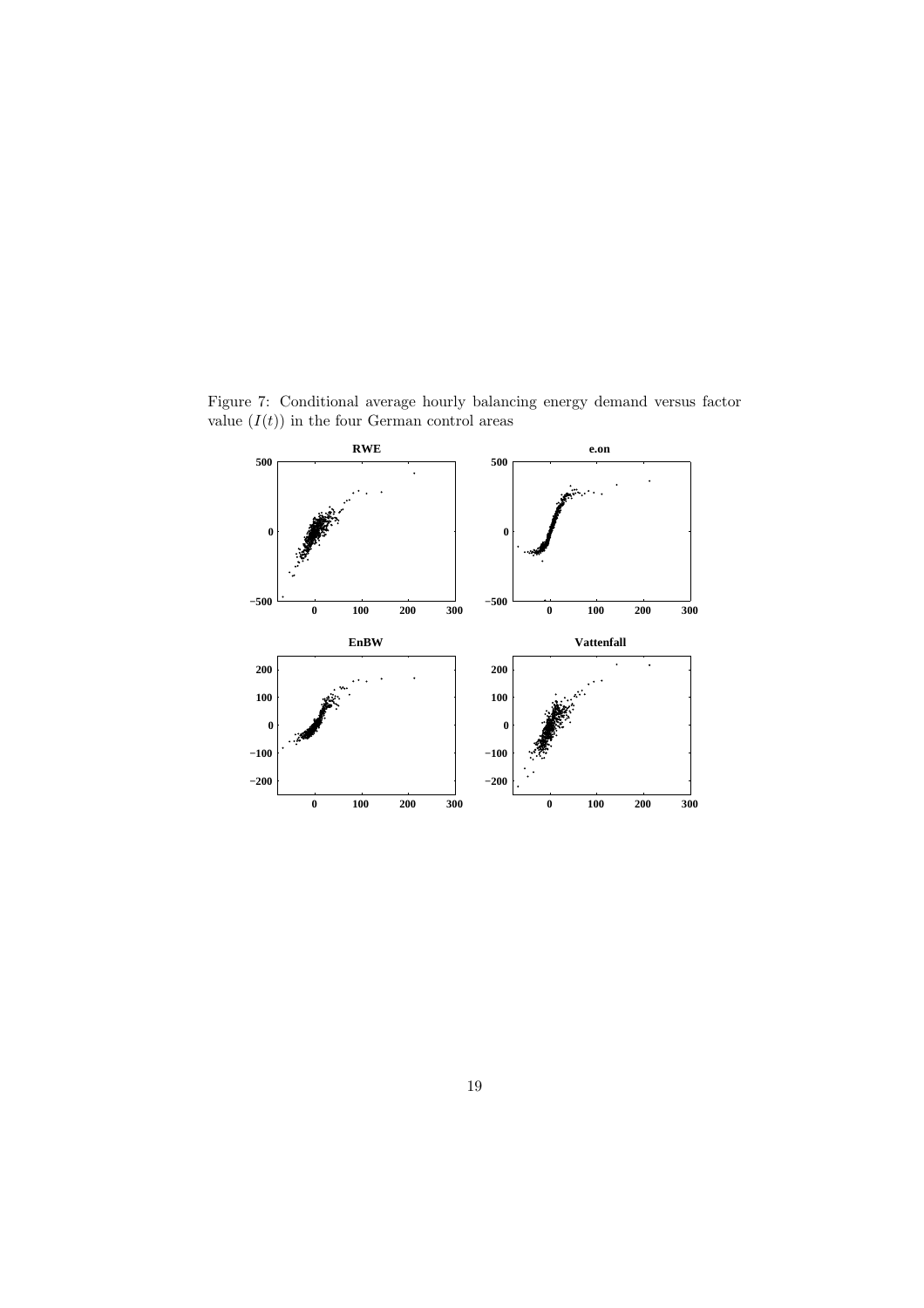Figure 8 and Table 3 show parameter estimates from out-of-sample fits for each year and corresponding  $R^2$  values. Evidently, the dependence structure is constant over time. Moreover, this factor model captures the change in amplitude, introduced by less volatile electricity prices in 2004.

In view of the  $R^2$  values in Table 2, the factor model does not seem to explain the hourly pattern fully. A further inspection of the residual pattern shows the change in amplitude for the year 2004 to be captured well, but some pronounced seasonal effects remain. One such example is a highly negative balancing energy demand between five and six at weekday mornings. This coincides with peak units going online to cover the following steep ramping hours. To include such very technical effects that will be constant over time, we use the out-of-sample weekly average pattern as an additional factor  $(I_{tec}(t))$ . The resulting combined model in equation (3) can explain much of the detected seasonal variation (see Table 3). Also when compared to the  $R^{2^*}$  values in Table 2, the combination of arbitrage incentive and technical incentive shows similar predictive power. However, the latter model does not resort to in-sample information. Using this out-of-sample prediction, the variance of the hourly balancing energy data is reduced by 19.2%.

The detected hourly pattern can be modeled by equation (3). While the  $I_{tec}$ component in this model is compatible with a reluctance of market participants to provide a balanced forecast, the contribution of the arbitrage incentive is evidence of strategic balancing energy deployment. Clearly market participants recognize and implement the arbitrage opportunities between the day-ahead market and the balancing energy market in their portfolio management. Such strategies result in a lower than average amplitude of the hourly balancing energy pattern in years with less than average electricity price spikes as 2004.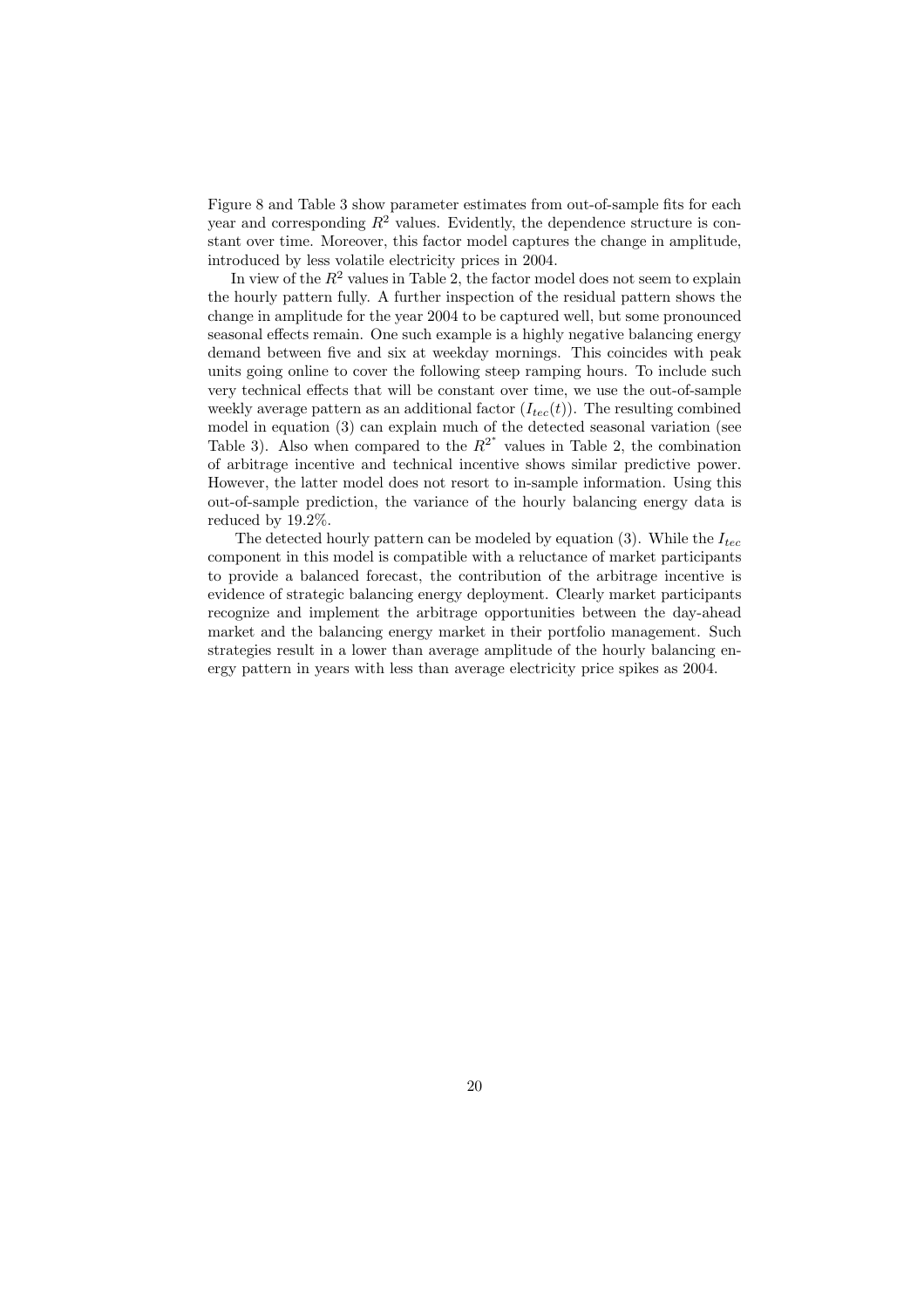Figure 8: Factor model  $(I(t))$  prediction and data



Table 3: Hourly pattern: parameters and  $R^2$  fitting to out-of-sample data

|      |         | Parameters |                 | $R^2$ factor model |                         |  |
|------|---------|------------|-----------------|--------------------|-------------------------|--|
| Year | a[MWh]  | b[E]       | $c[1/\epsilon]$ | $I(t)$ only        | $I(t)$ and $I_{tec}(t)$ |  |
| 2003 | 940.045 | 1.053      | 0.035           | 0.6948             | 0.7252                  |  |
| 2004 | 901.082 | 1.113      | 0.039           | 0.4448             | 0.6170                  |  |
| 2005 | 918.633 | 1.089      | 0.039           | 0.6069             | 0.7518                  |  |
| 2006 | 902.485 | 1.072      | 0.038           | 0.8424             | 0.8499                  |  |
| 2007 | 928.798 | 1.081      | 0.037           | 0.7571             | 0.7998                  |  |
| 2008 | 884.110 | 1.068      | 0.043           | 0.6530             | 0.7025                  |  |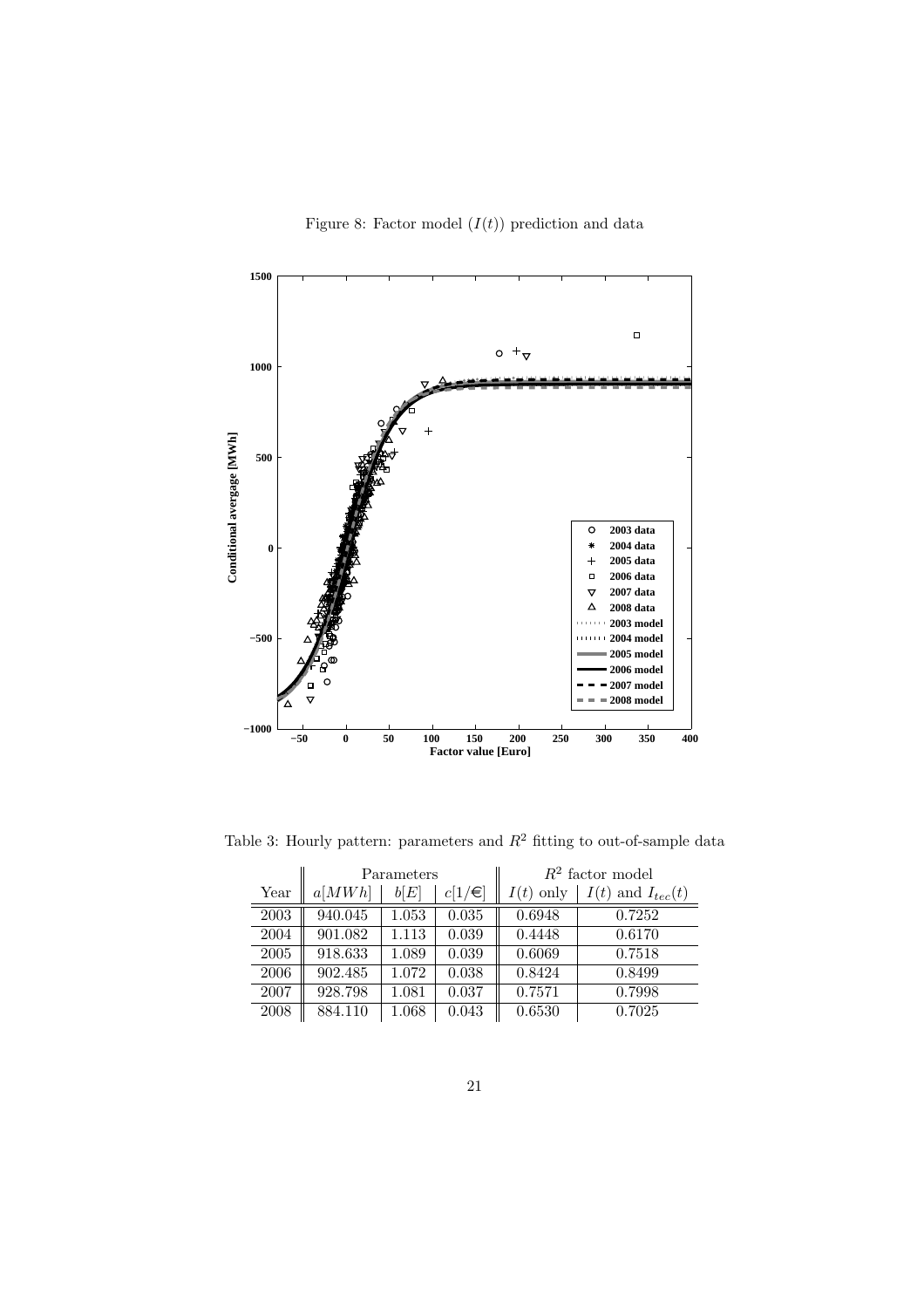#### 7 Long-term pattern

After a few of their respective cycles, the average of both the quarter-hourly pattern and the hourly pattern is zero. In order to complete the analysis, we look at positions in the balancing energy market that are persistent over longer periods of time. We extract these positions from the residuals of the hourly factor model (see equation (3)), by application of a seasonal autoregressive integrated moving average (SARIMA) model. For this model we resort to the results of Möller et al. (2009), which we briefly present.

Möller et al. (2009) suggest the SARIMA- $(1,0,0) \times (1,0,1)_{24}$  model given by equation (4).

$$
y_t = a_1 y_{t-1} + a_{24} y_{t-24} - a_1 a_{24} y_{t-25} + b_{24} \sigma \epsilon_{t-24} + \sigma \epsilon_t, \quad \epsilon_t \in t(\nu) \tag{4}
$$

In a comparison of the parameter estimates using data of the individual years, similar parameter sets are found over the entire time span. We therefore use the total sample estimates in the remainder of this analysis. Additionally, the innovation process shows heavy-tailed effects, which are modeled by a classical tempered stable (CTS) distribution see, for example (Kim et al., 2008; Menn and Rachev, 2009).

Finally, the forecasts of the model are tested on two relevant time horizons, which reflect the information disclosure on the balancing energy market in Germany. It is found that the variance is reduced by applying a three-day lag in information disclosure as well as using a one-month time horizon in forecasting. Moreover, the yearly average value of these forecasts deviates from zero (see Figure 9).

Let's consider these results in the context of electricity portfolios. Market participants use the balancing energy market not only for short-term adjustments to their portfolio, but also to take positions over extended periods of time. This view is supported by Figure 9, which shows the timely evolution of the three-day forecast. It clearly displays the predictable long-term offset in balancing energy demand. Also the magnitude and the sign of this offset vary over the years. It persists even in the case of the long forecast horizon of a month. So this offset cannot be attributed to a lack of information, and the change in amplitude and sign indicates intentional positions.

Like in the case of the hourly pattern, a long-term position in the balancing energy market coincides with a countering position in the futures market. Specifically we use the day-ahead futures market as a reference. From this perspective, the price of the deviation is the difference between balancing energy price and day-ahead market price. Or, in other words, a positive deviation can be described as a short position in a day-ahead contract, and a long position in the balancing energy market, and vice versa for a negative deviation. In turn, the cost of deviation is obtained by multiplying price and volume, and the cost function can be approximated by the average cost for a given deviation.

Figure 10 shows the estimated cost function in the different control areas using 2003-2008 as the sample data. At a deviation close to zero, the cost increases linearly, indicating a constant price. However, the cost function levels for large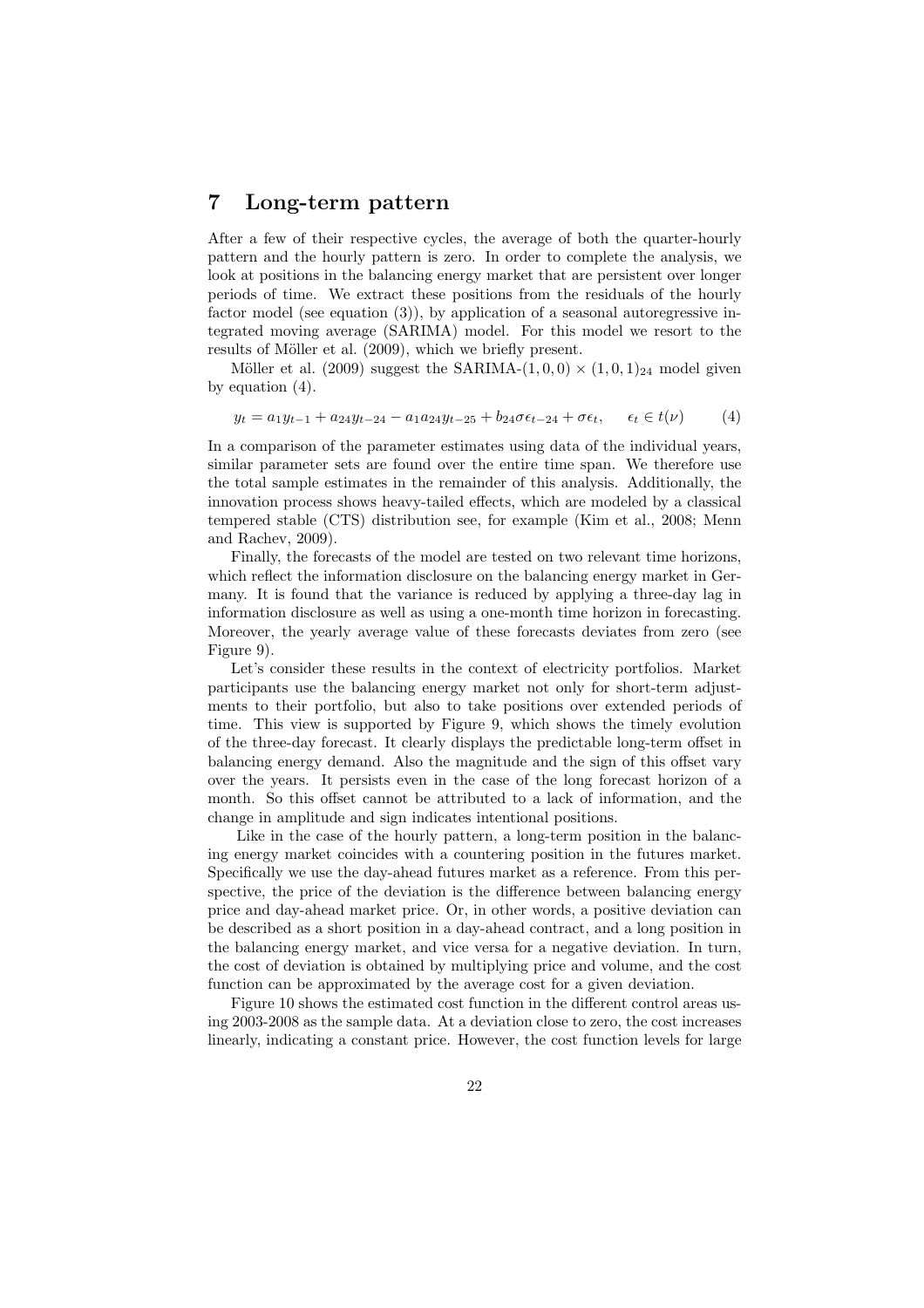

Figure 9: Prediction values with a three-day lag in information disclosure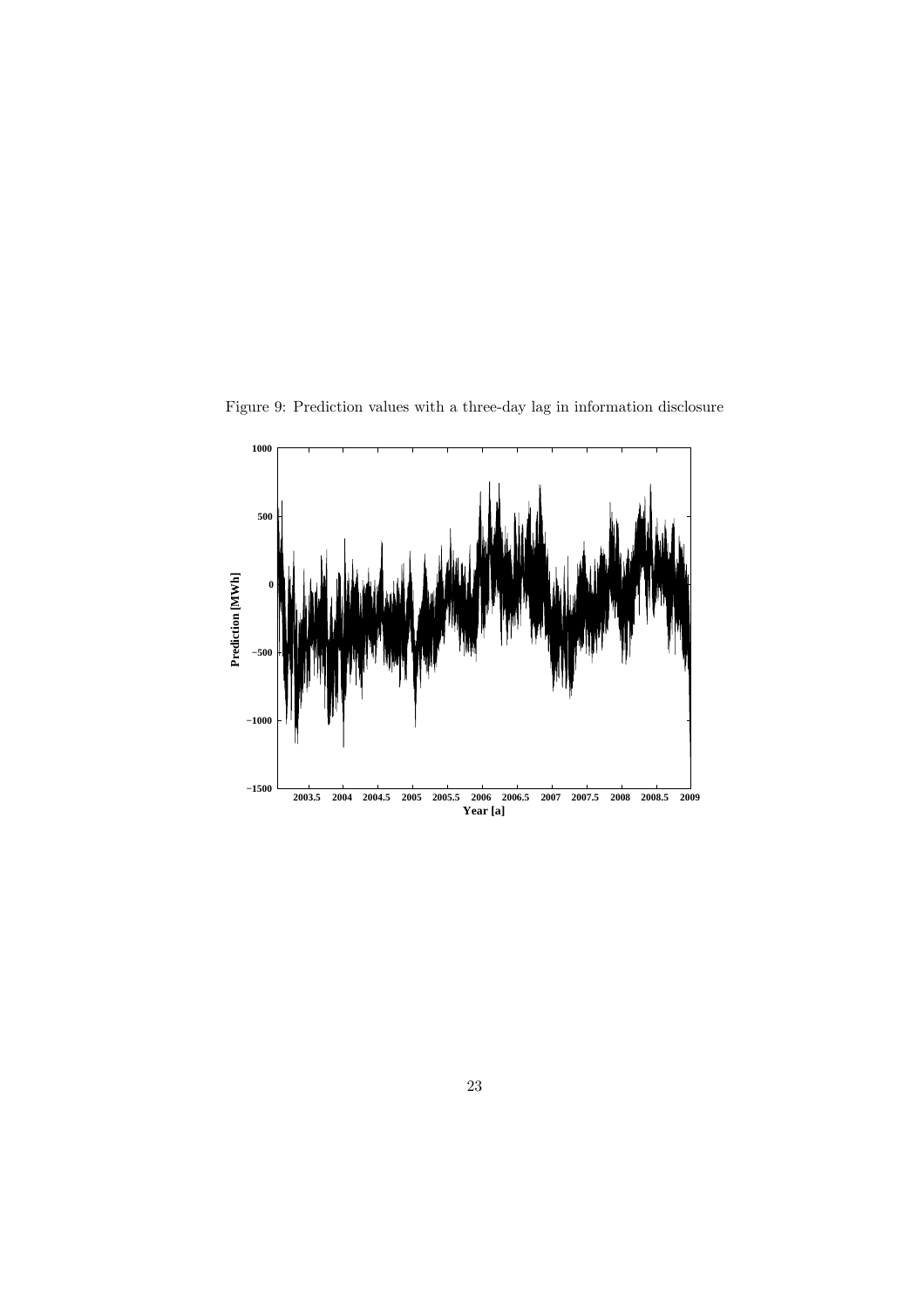negative deviations, whereas it increases drastically at large positive deviations. This asymmetry in the cost function is an important point. Consider a strategic position in the balancing energy market. It displaces the location parameter of the forecast error, while scale and higher moments will not be affected. Under the described cost function, shifting the deviation towards the negative (i.e., a surplus of day-ahead contracts) will continuously incur cost from additional negative deviation, while reducing the risk of "unbounded" cost at high positive deviation. So given an unavoidable forecast error, a negative net position is a rational response to the observed cost function.

For a further inspection, we concentrate on the largest control area, in terms of load, the RWE control area. Looking closer at the cost function of individual years, the slopes of the cost function vary (see Figure 11). Particularly interesting is the difference in slope for positive and negative deviations within individual years. A difference in slope provides an incentive to move deviation risk towards the flatter side of the cost function in order to reduce cost. In the example of the RWE control area, the cost functions for the years 2005 and 2006 indicate an incentive towards positive deviation, while for the other four years investigated a negative net deviation would have been profitable. Finally, the opening angle between the linear domains at the positive and the negative branch of the cost function varies. Here, a wider opening angle will incur less cost for a strategic deviation.

Using these arguments, the increasing long-term position in 2005, 2006, and 2008 (see Figure 9) is an adequate adaption to a cost function tilting towards positive deviation. In the cases of 2003, 2004, and 2007, a negative position coincides with a cost function tilted towards negative deviation. Additionally, the opening angle of the cost function narrowed in 2008, providing an incentive to reduce strategic positions.

A complete investigation should include all four control areas. However, these findings demonstrate that there are economic incentives behind the detected long-term balancing energy positions. With its asymmetric cost function for the balancing energy, the German market design appears being prone to push market participants to a strategic short position in the balancing energy market. These positions have to be countered by a long position in the futures markets. In other words, the German market design creates a virtual demand in the day-ahead market.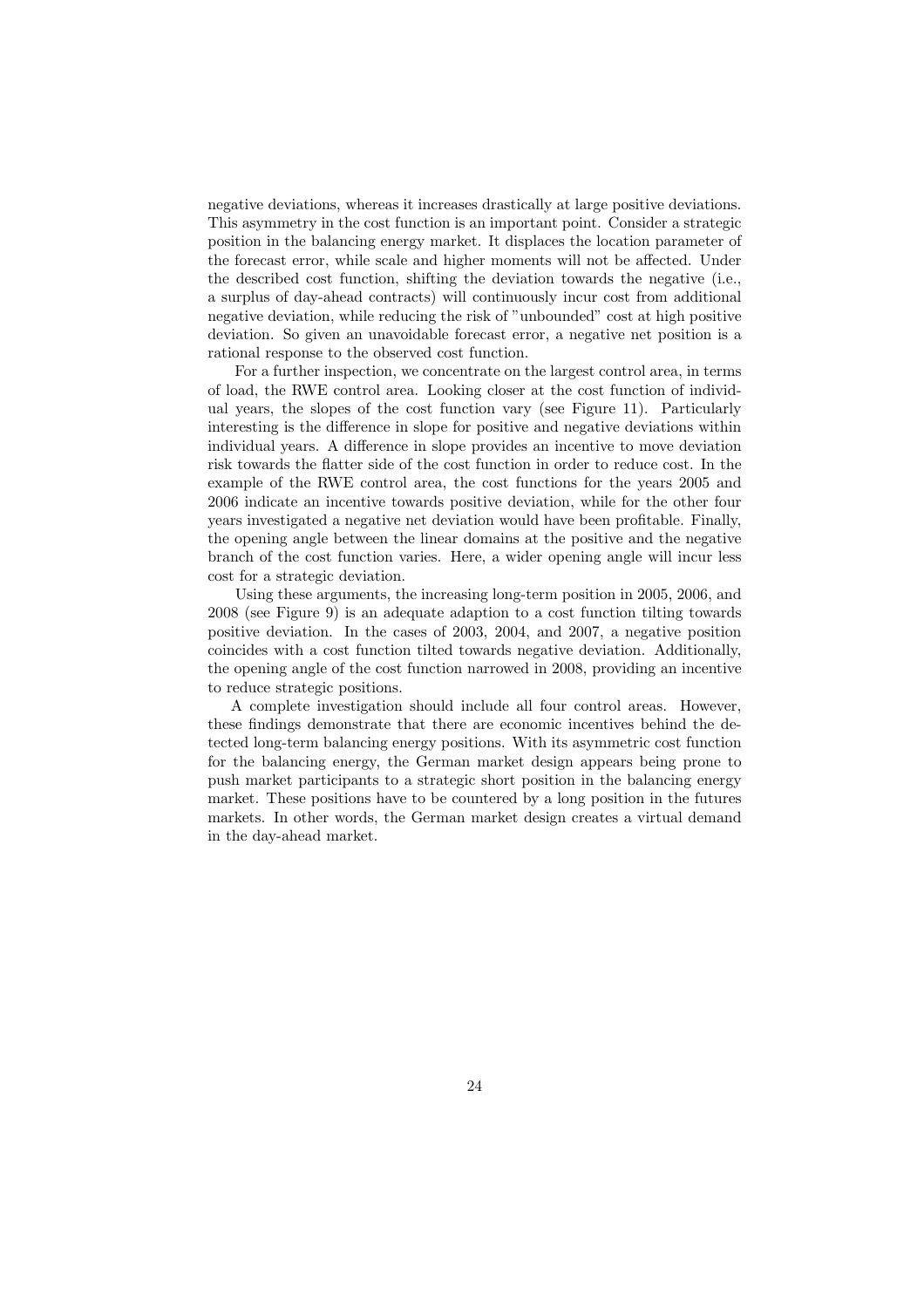

Figure 10: Expected cost of deviation  $[\in]$  versus deviation [MWh] in the four German control areas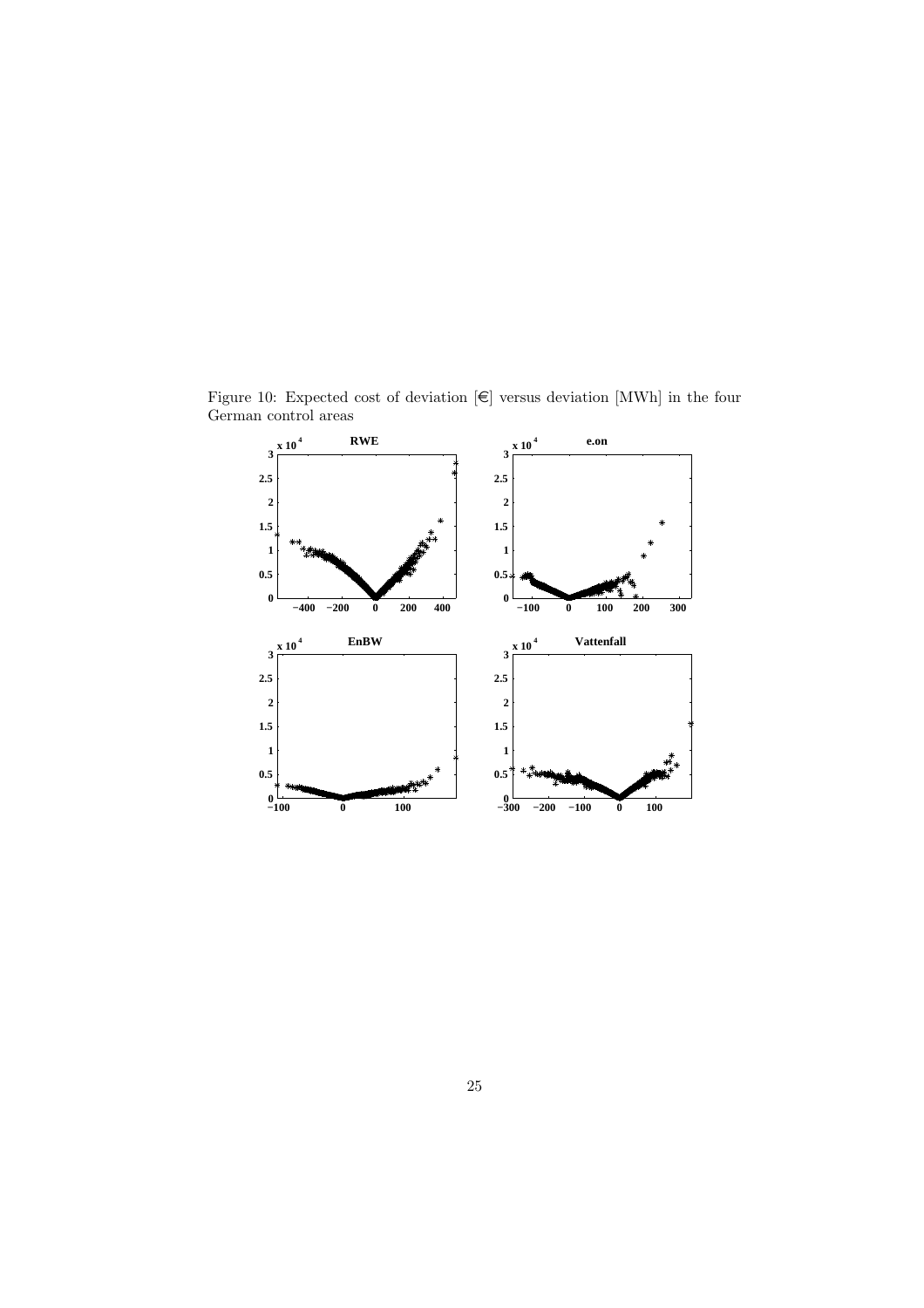Figure 11: Empirical cost function of deviation  $[\in]$  versus deviation [MWh] in RWE control area from 2003 to 2008

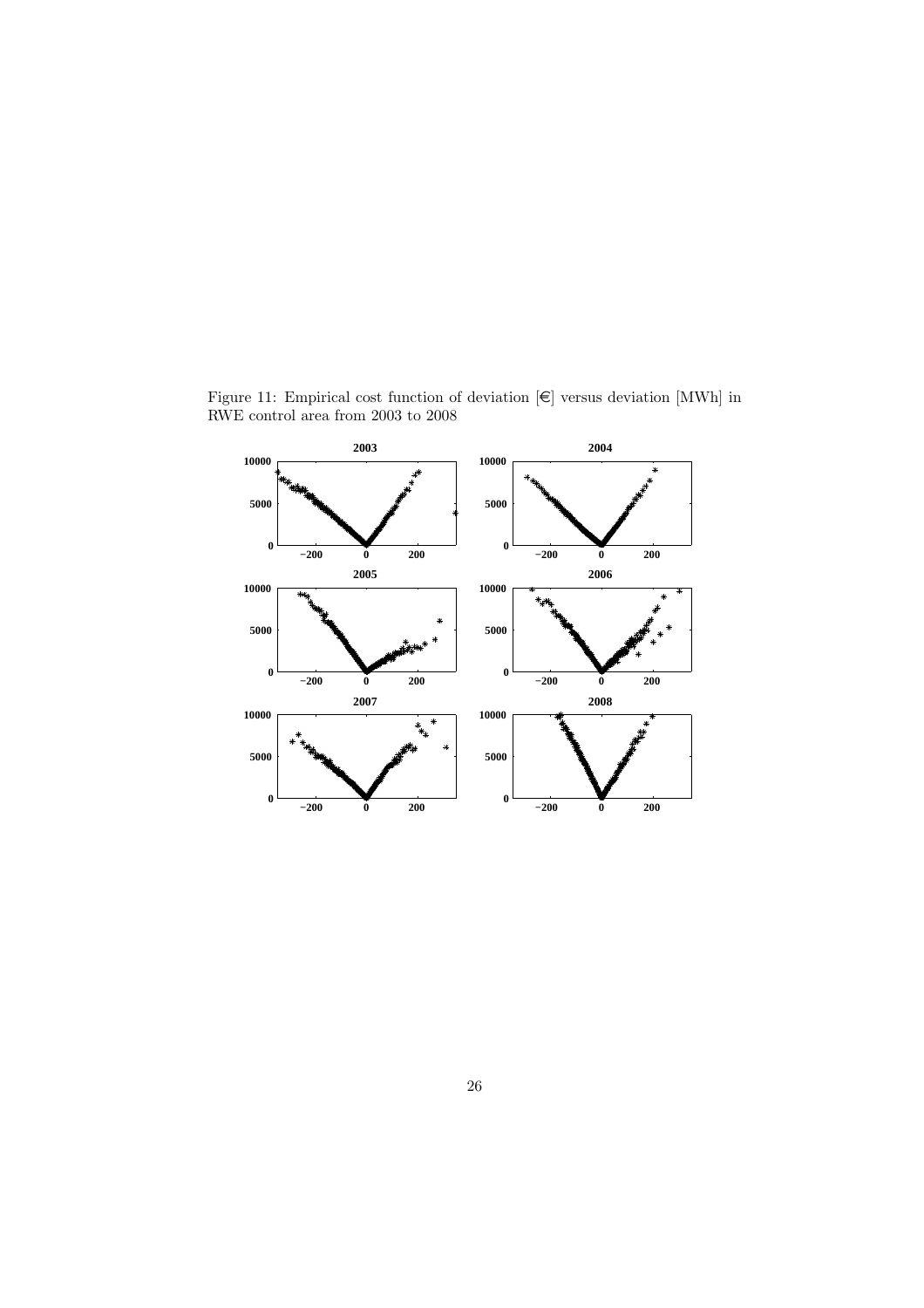## 8 Conclusion

In this paper we provide a model for balancing energy demand in the German electricity market. This model is built on the notion of the balancing energy market as an alternative marketplace to both the day-ahead market and the capacity reserve market. Corresponding to these marketplaces we identify three strategies used on different time scales.

Within the hour, different settlement periods in the day-ahead and balancing energy market lead to a pronounced quarter-hourly pattern. A high spread between up- and down-regulation balancing energy prices in different periods translates into an economical incentive to obtain less correlation to this quarter-hourly pattern. This strategy reduces load fluctuation in the network, and therefore provides an alternative to market capacity reserve. In this way the balancing energy market design attracts reserve capacity, in addition to the capacity traded on the reserve capacity market, where pre-qualification standards apply and constitute a restriction to market access.

On an hourly timeframe, a pattern resembling the load curve is identified. This hourly pattern shows that market participants exploit statistical arbitrage opportunities between the balancing energy market and the day-ahead market. In other words, the hourly pattern can be understood as the exercise of gridaccess as a real option. The presence of this strategy shows that the market responds to the incentives set by the market design, and indicates balancing energy to be an integral component of electricity portfolio management in Germany.

Additionally, we identify positions taken in the balancing energy market over extended periods of time. Changes in these positions coincide with changes in the asymmetric cost function of balancing energy. This observed asymmetry provides an economic incentive to provide an unbalanced forecast and reduce deviation cost. Historically, the asymmetry displays a tendency to drive the market towards oversupply. In this context the authorization of negative prices in Germany in 2008 constitutes a potential turning point. Future research will show if the observed tendency to an over supplied market prevails.

In theory, the observed long-term and hourly balancing energy positions might adversely affect network stability. However, from a historical perspective, there is no indication of these positions jeopardizing network stability see (Nailis and Ritzau, 2006). At the same time, the German balancing energy market design offers interesting properties, especially with a view on an extension of weather-dependent renewable generation and its associated challenges. These challenges include the supply of adequate reserve capacity to manage weather-induced fluctuations. The German market design complements this need —if not directly, then indirectly by releasing other capacity— in providing a marketplace for reserve capacity otherwise shielded from the market. Another challenge is the phenomenon of electricity price spikes, resulting from weatherinduced supply shortages. The effects of such spikes on electricity portfolios are mitigated by the balancing energy market as an alternative marketplace to the day-ahead market.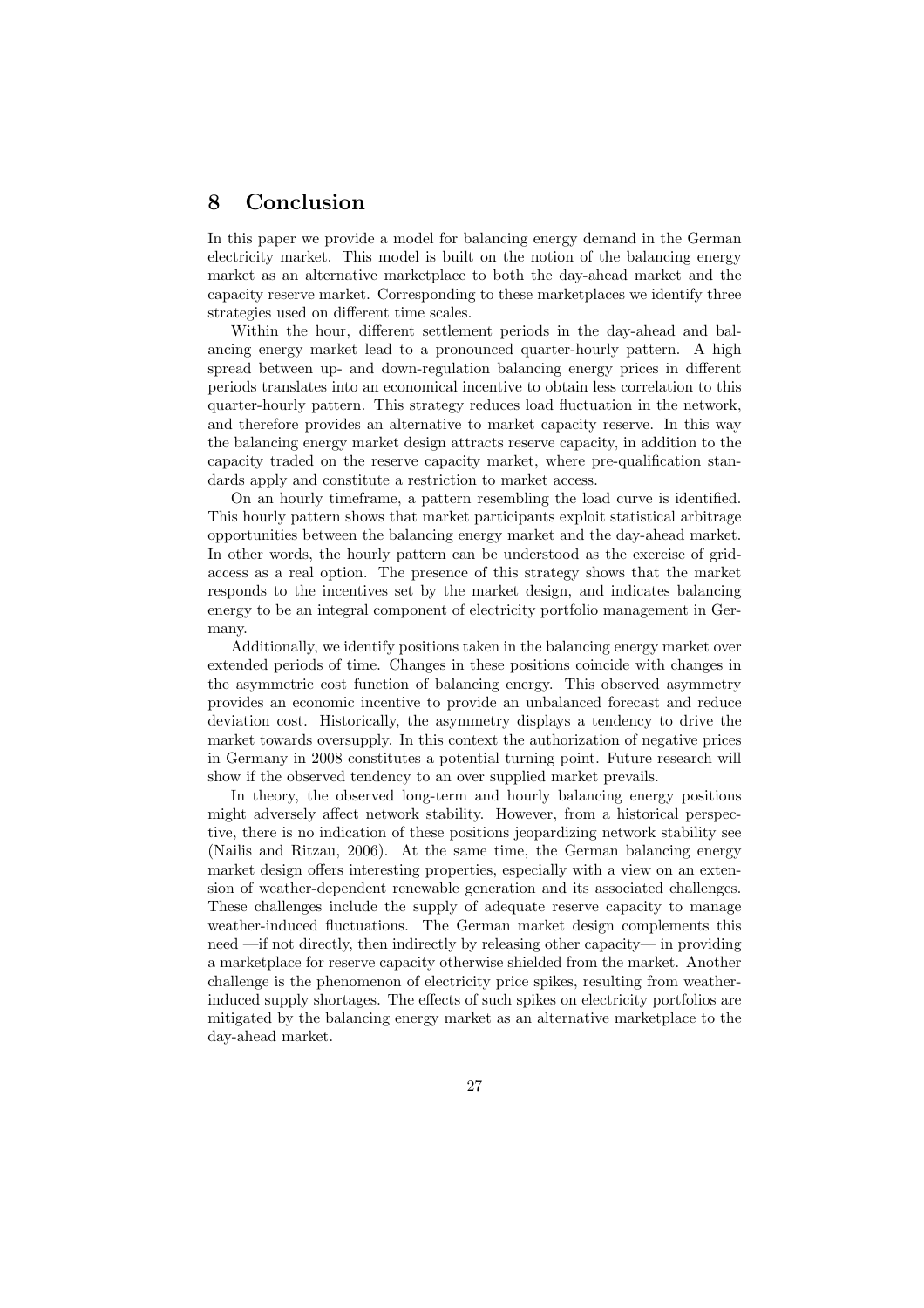In this light, the balancing energy market contributes to an efficient use of resources, and enables markets to incorporate a higher share of renewable generation. The model is an important element in implementing the described strategies and managing associated risk. If fully exploited, the model reduces balancing energy demand by 12%, 19%, and 11% on the three respective timeframes. The released reserve capacity can then be allocated to account for a further extension of renewables.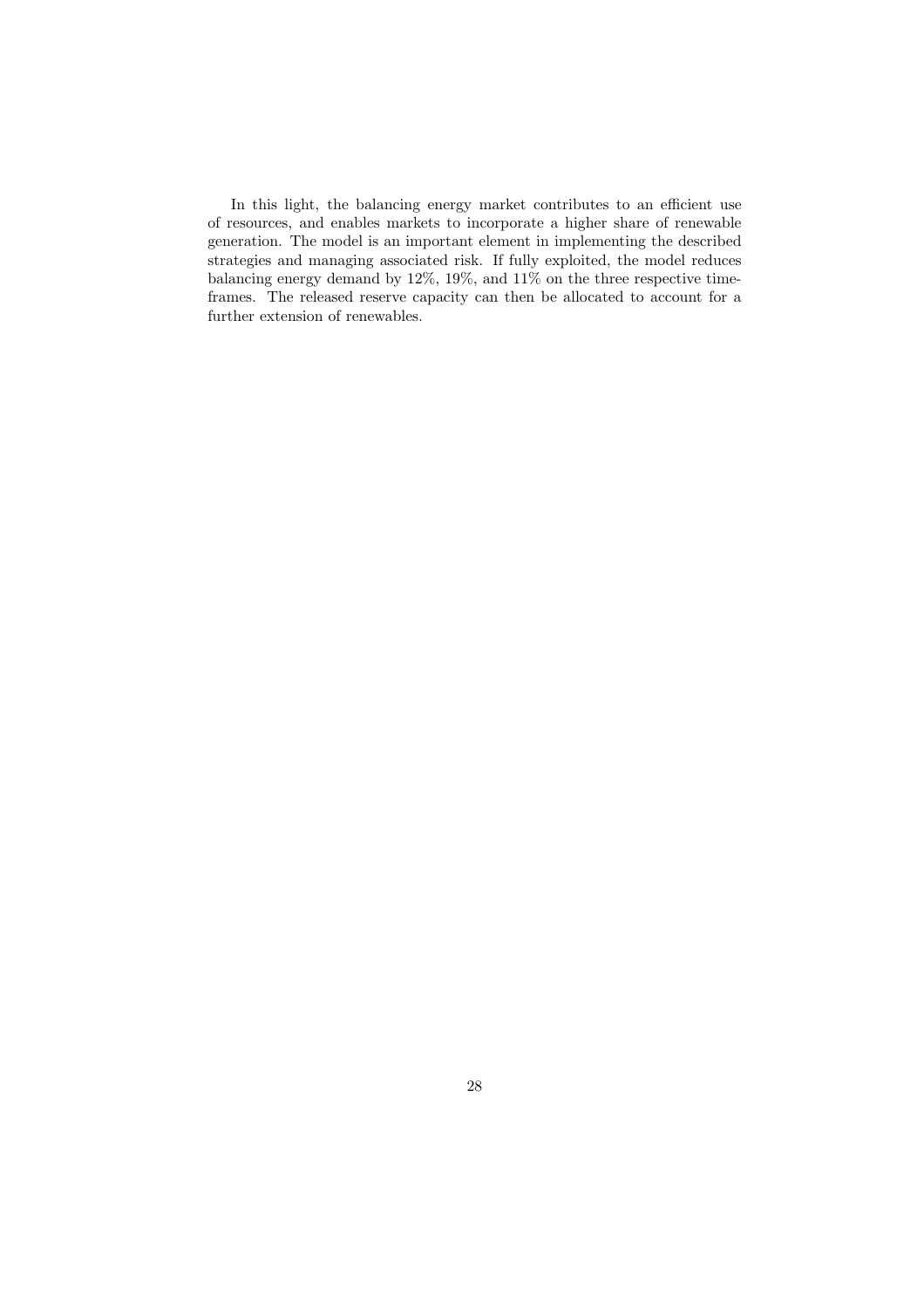# References

- Geman H, Roncoroni A. Understanding the fine structure of electricity prices. Journal of Business 2006; 79 (3); 1225–1261.
- Trück S, Bierbrauer M, Menn C, Rachev S. Spot and derivative pricing in the EEX power market. Journal of Banking and Finance 2007; 31; 3462–3485.
- Römisch, Wegner-Specht. Modellierung der Spotpreise Literaturüberblick. Literaure review; Humboldt-Universität zu Berlin; part of SIMOPT/ENERGY project; 2005.
- Bessembinder H, Lemmon M. Equilibrium pricing and optimal hedging in electricity forward markets. Journal of Finance 2002; 57 (3); 1347–1382.
- de Jong C, Huisman R. Option formulas for mean-reverting power prices with spikes. Tech. Rep.; Energy Global and Erasmus University; 2002.
- Weigt H, Riedel S. German electricity reserve markets. Electricity Markets Working Paper, SSRN 2007; Available at SSRN: http://ssrn.com/abstract=1137282.
- Simoglou C, Bakirtzis A. Electricity producer self-scheduling in day-ahead energy and reserves markets. In: European Electricity Market, 2008. EEM 2008. 5th International Conference; 2008.
- ETSO, Balance management harmonisation and integration 4th report. Tech. Rep.; ETSO; 2007.
- Belmans R, Deuse J, Meeus L, Purchala K, Stubbe M, Vandezande L. Study on interaction and dependencies of balancing markets, intraday trade and automatically activated reserves. Tech. Rep.; Tractebel Engineering and Katholieke Universiteit Leuven (KUL); 2009.
- ERGEG. Guidelines of good practice for electricity balancing markets integration. Tech. Rep.; European Regulators Group for Electricity and Gas; ref: E05-ESO-06-08; 2006.
- EU. 20 20 by 2020 Europe's climate change opportunity. Tech. Rep.; Commission of the European Communities; COM(2008) 30 final; 2008.
- U.S.Congress. American clean energy and security act of 2009. Tech. Rep.; 111th United States Congress; passed the House on June 26, 2009; 2009.
- EU. Technical annexes to the report from the commission on the implementation of the gas and electricity internal market COM(2004)863 final. Commission Staff Working Document; Commission of the European Communities; 2005.
- Kirschen D, Garcia M. Market clearing prices in the balancing mechanism of England and Wales. In: Power Systems Conference and Exposition, 2004; 2004.